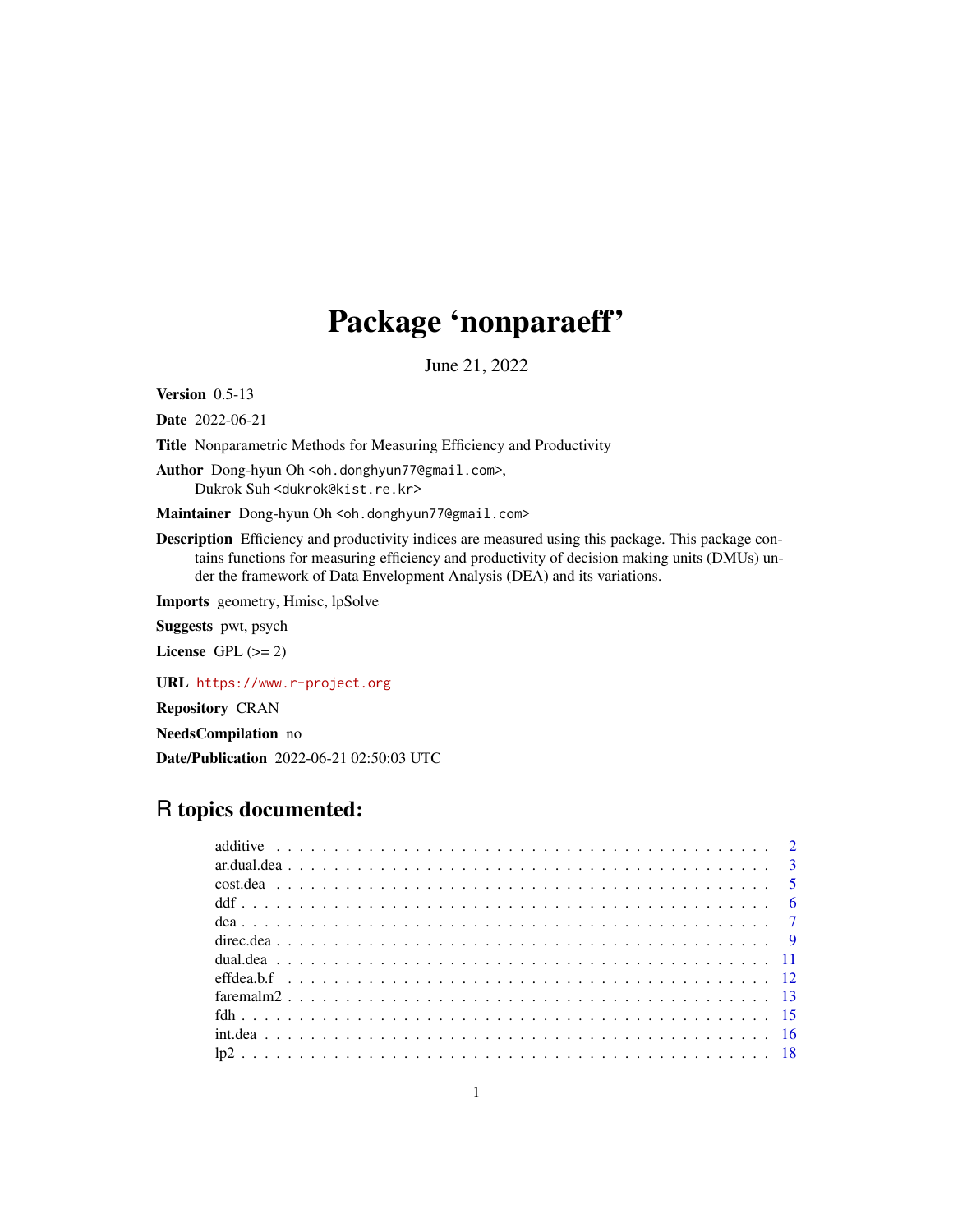#### <span id="page-1-0"></span> $2 \cos \theta$  additive and  $\theta$  and  $\theta$  and  $\theta$  and  $\theta$  and  $\theta$  and  $\theta$  and  $\theta$  and  $\theta$  and  $\theta$  and  $\theta$  and  $\theta$  and  $\theta$  and  $\theta$  and  $\theta$  and  $\theta$  and  $\theta$  and  $\theta$  and  $\theta$  and  $\theta$  and  $\theta$  and  $\theta$  and  $\theta$  and  $\$

additive *Linear Programming for the Additive Model*

# Description

Solve the Additive Model under the VRS assumption

# Usage

 $additive(base = NULL, frontier = NULL, noutput = 1)$ 

# Arguments

| base     | A data set for DMUs to be evaluated. A data frame with $J1*(M+N)$ dimention,<br>where J1 is the number of DMUs, M for the number of inputs, and N for the<br>number of outputs.                                               |
|----------|-------------------------------------------------------------------------------------------------------------------------------------------------------------------------------------------------------------------------------|
| frontier | A data set for DMUs to be used in constructing a production possibility set<br>(PPS). A data frame with $J2*(M+N)$ dimention, where J2 is the number of<br>DMUs, M for the number of inputs, and N for the number of outputs. |
| noutput  | The number of outputs (N).                                                                                                                                                                                                    |

# Details

The additive model under the VRS assumption is as follows:

$$
\theta_{ADD}^{k*} = \max_{\lambda, s^+, s^-} \left( \sum_{m=1}^{M} s_m^- + \sum_{n=1}^{N} s_n^+ \right)
$$
  
s.t.  $x_m^k = \sum_{j=1}^{J} x_m^j \lambda^j + s_n^-(m = 1, 2, \dots, M);$   
 $y_n^k = \sum_{j=1}^{J} y_n^j \lambda^j + s_n^-(n = 1, 2, \dots, N);$   
 $\sum_{j=1}^{J} \lambda^j = 1; \qquad \lambda^j \ge 0 \ (j = 1, 2, \dots, J); s_m^- \ge 0 \ (m = 1, 2, \dots, M); s_n^+ \ge 0 \ (n = 1, 2, \dots, N).$ 

# Value

A data frame with J1\*(J1+M+N), which has efficiency scores, optimal weightes and optimal slacks. Take a look at the example below.

# Author(s)

Dong-hyun Oh, <oh.donghyun77@gmail.com>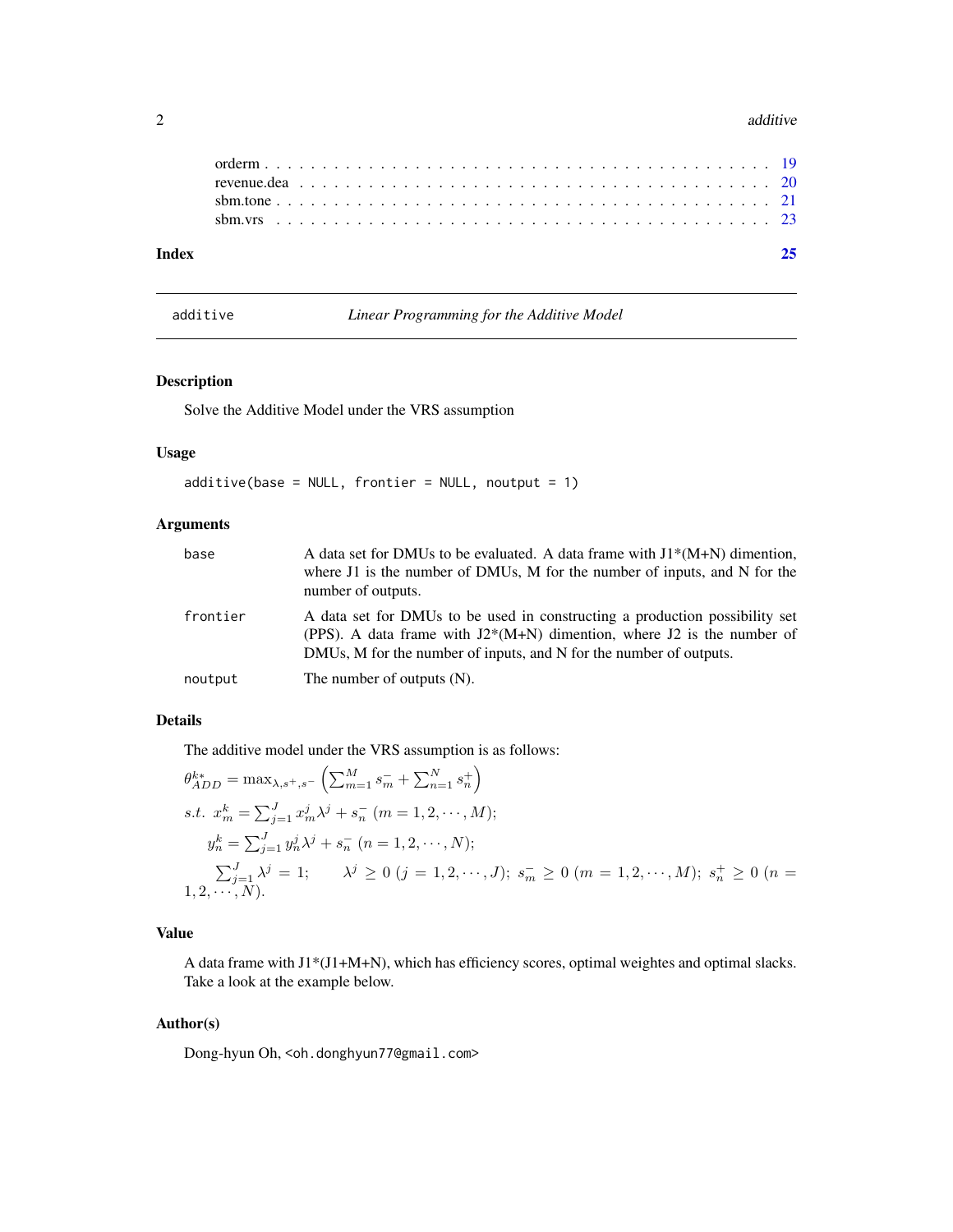#### <span id="page-2-0"></span>ar.dual.dea 3

#### References

Cooper, W., Seiford, L. and Tone, K. (2007). *Data envelopment analysis: a comprehensive text with models, applications, references and DEA-solver software* (2nd ed.). Springer Verlag, New York.

Lee, J. and Oh, D. (forthcoming). *Efficiency Analysis: Data Envelopment Analysis*. Press (in Korean).

#### See Also

[sbm.tone](#page-20-1), [sbm.vrs](#page-22-1)

#### Examples

```
## Simple Example
my.dat <- data.frame(y = c(1, 2, 4, 6, 7, 9, 9),
                     x = c(3, 2, 6, 4, 8, 8, 10)(re <- additive(my.dat, noutput = 1))
## Property of the Additive Model
dat1 <- data.frame(y = c(1, 1, 1, 1, 1, 1),
                       x1 = c(2, 3, 6, 3, 6, 6),
                        x2 = c(5, 3, 1, 8, 4, 2)data < - dat1
dat2$x1 <- dat2$x1 * 10
data < - dat1
dat3$x1 <- dat3$x1 + 10
(re1 <- additive(dat1, noutput = 1))
(re2 <- additive(dat2, noutput = 1))
(re3 <- additive(dat3, noutput = 1))
```
ar.dual.dea *Assurance Region Data Envelopment Aanlysis (AR-DEA)*

# Description

Solve the AR-DEA

```
ar.dual.dea(base = NULL, frontier = NULL,
           noutput = 1, orientation=1, rts = 1, ar.l = NULL,
           ar.r = NULL, ar.dir = NULL, dual = FALSE)
```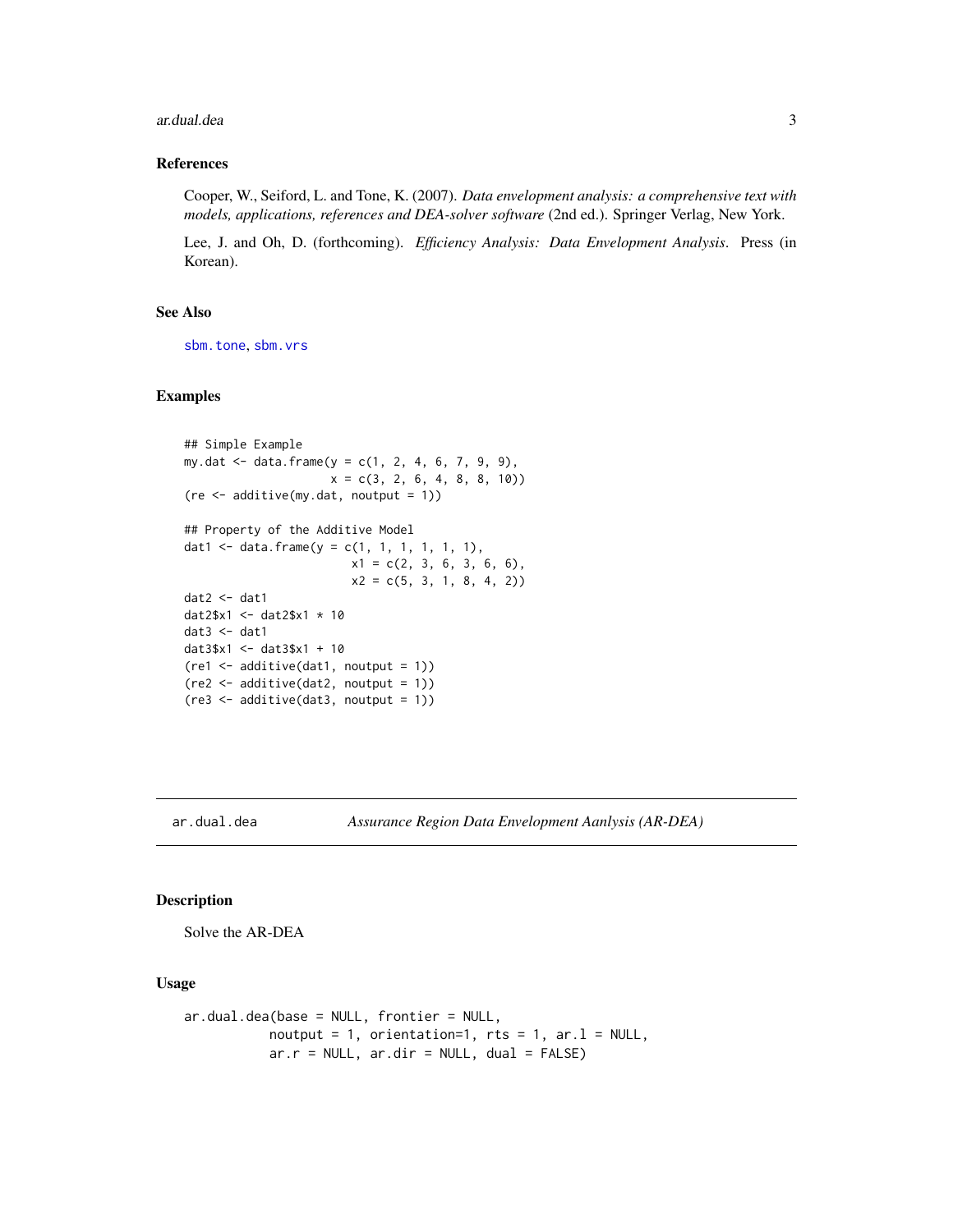<span id="page-3-0"></span>

| base        | A data set for DMUs to be evaluated. A data frame with $J1*(M+N)$ dimention,<br>where J1 is the number of DMUs, M for the number of inputs, and N for the<br>number of outputs.                                               |
|-------------|-------------------------------------------------------------------------------------------------------------------------------------------------------------------------------------------------------------------------------|
| frontier    | A data set for DMUs to be used in constructing a production possibility set<br>(PPS). A data frame with $J2*(M+N)$ dimention, where J2 is the number of<br>DMUs, M for the number of inputs, and N for the number of outputs. |
| noutput     | The number of outputs (N).                                                                                                                                                                                                    |
| orientation | Orientation of measurement. 1 for the input-oriented measure, and 2 for the<br>output-oriented measure.                                                                                                                       |
| rts         | Returns to scale. 1 for the CRS assumption, and 2 for the VRS assumption.                                                                                                                                                     |
| ar.l        | A data frame for the assurance region of which is the left-hand.                                                                                                                                                              |
| ar.r        | A vector for the assurance region of which is the right-hand.                                                                                                                                                                 |
| ar.dir      | A vector for the assurance region of which is the direction.                                                                                                                                                                  |
| dual        | Logical.                                                                                                                                                                                                                      |

# Details

The AR model under the CRS assumption is calculated. For model specification, take a look at Cooper et al. (2007).

### Value

A data frame with J1\*(M+N), which has efficiency scores, optimal virtual prices. Take a look at the example below.

# Author(s)

Dong-hyun Oh, <oh.donghyun77@gmail.com>

# References

Cooper, W., Seiford, L. and Tone, K. (2007). *Data envelopment analysis: a comprehensive text with models, applications, references and DEA-solver software* (2nd ed.). Springer Verlag, New York.

Lee, J. and Oh, D. (forthcoming). *Efficiency Analysis: Data Envelopment Analysis*. Press (in Korean).

# See Also

[dea](#page-6-1), [dual.dea](#page-10-1)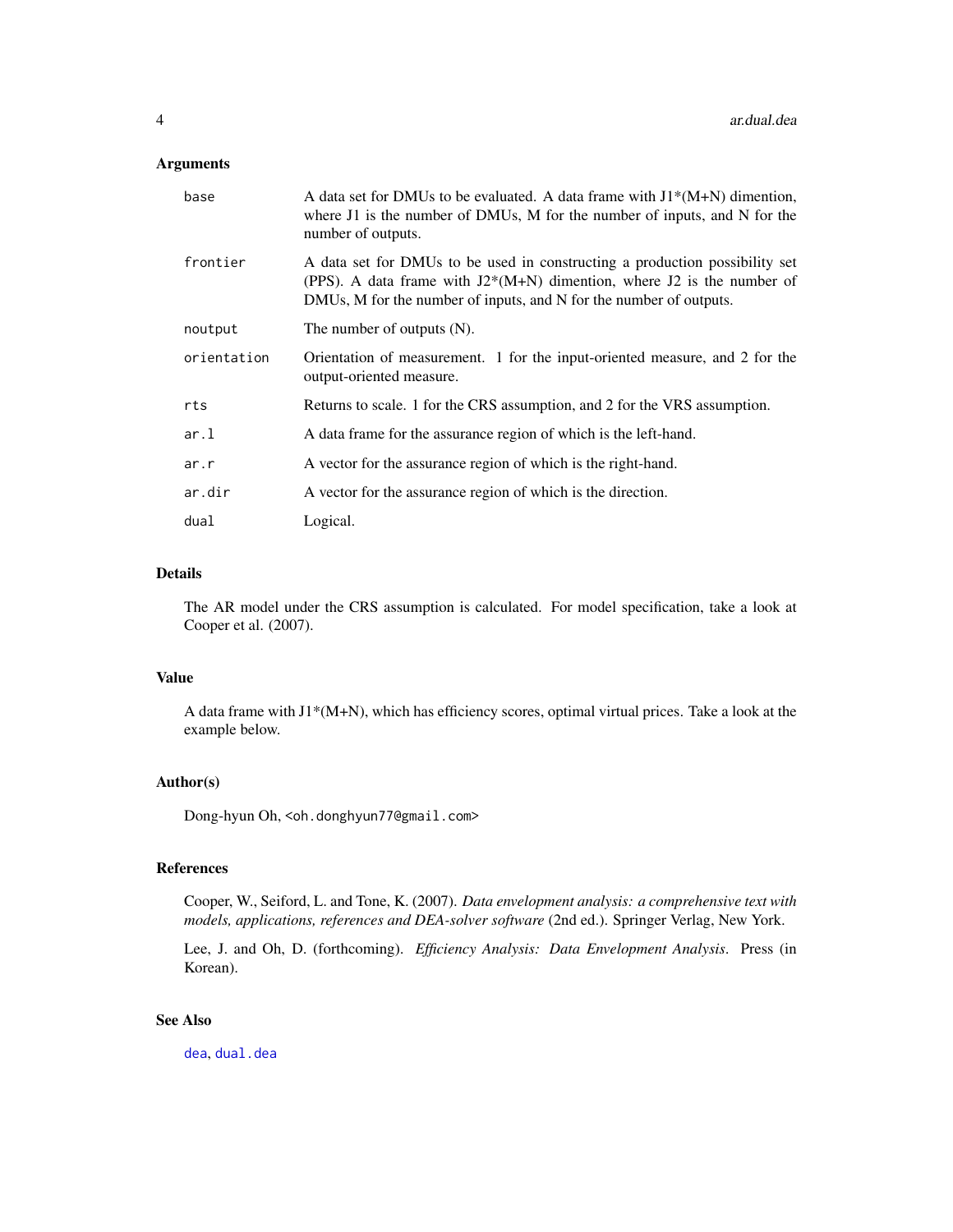#### <span id="page-4-0"></span>cost.dea 5

#### Examples

```
## AR constraint of 0.25 <= v2/v1 <= 1.
library(Hmisc)
library(lpSolve)
ar.dat < - data frame(y = c(1, 1, 1, 1, 1, 1),x1 = c(2, 3, 6, 3, 6, 6),
                    x2 = c(5, 3, 1, 8, 4, 2)(re <ar.dual.dea(ar.dat, noutput = 1, orientation = 1, rts = 1, ar.l =
matrix(c(0, 0, 0.25, -1, -1, 1), nrow = 2, ncol = 3), ar.r = c(0, 0),
ar.dir = c("<=", "<="))
```
<span id="page-4-1"></span>

cost.dea *Linear Programming for Cost Minimization*

#### Description

Solve the Cost Minimization Probem with Given Input Prices

# Usage

```
cost.dea(base = NULL, frontier = NULL, noutput = 1, input.price = NULL)
```
#### Arguments

| base        | A data set for DMUs to be evaluated. A data frame with $J1*(M+N)$ dimention,<br>where $J1$ is the number of DMUs, M for the number of inputs, and N for the<br>number of outputs.                                             |
|-------------|-------------------------------------------------------------------------------------------------------------------------------------------------------------------------------------------------------------------------------|
| frontier    | A data set for DMUs to be used in constructing a production possibility set<br>(PPS). A data frame with $J2*(M+N)$ dimention, where J2 is the number of<br>DMUs, M for the number of inputs, and N for the number of outputs. |
| noutput     | The number of outputs (M).                                                                                                                                                                                                    |
| input.price | A vector for market prices of input factors.                                                                                                                                                                                  |

#### Details

The cost minimization problem under the CRS assumption is calculated. For model specification, take a look at Cooper et al. (2007).

### Value

A data frame with  $J1*(M+6)$ , which has optimal M input factors, minimized cost when overally efficient, minimized cost when technically-efficient, revealed cost, overall efficiency, allocative efficiency, and technical efficiency.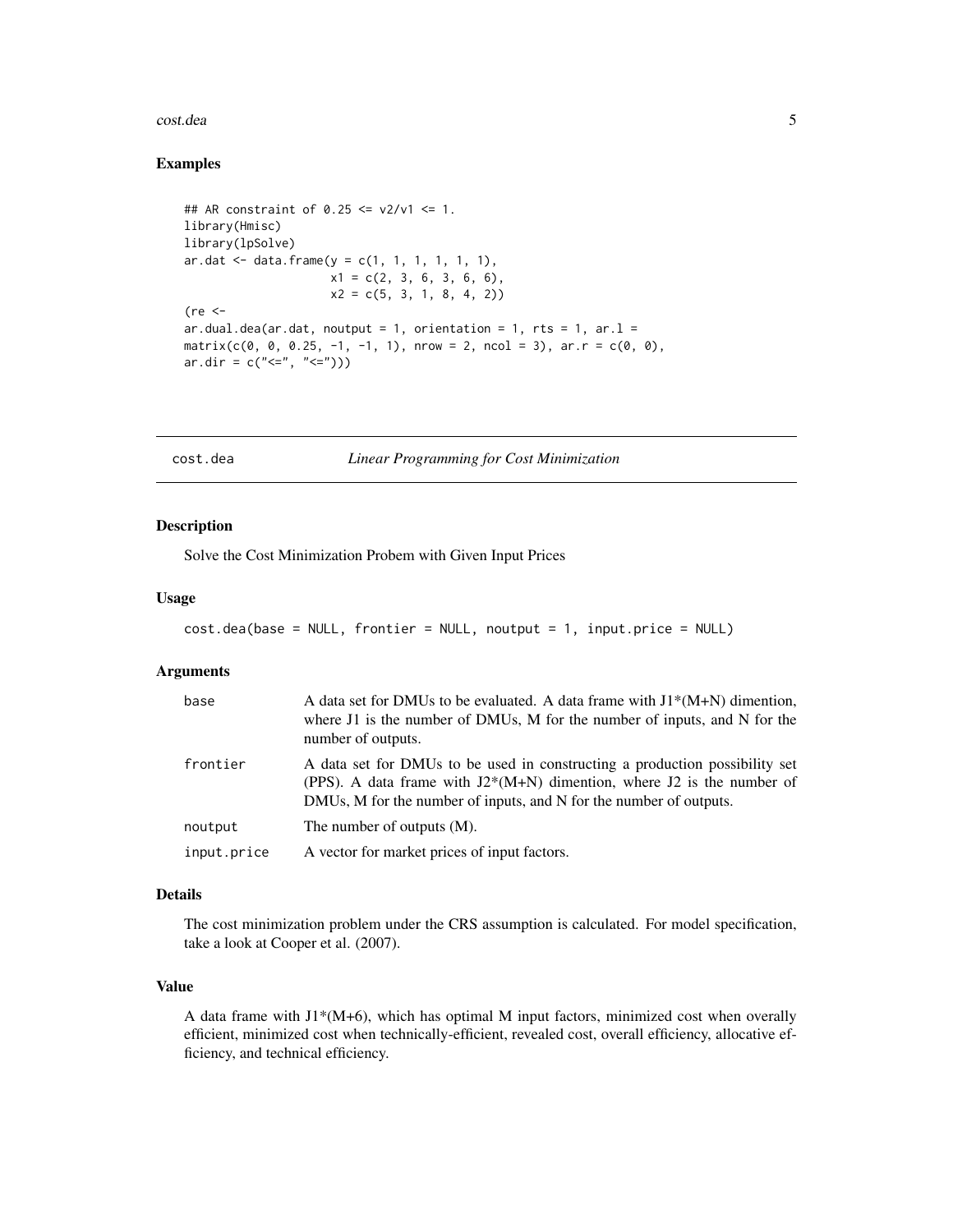# <span id="page-5-0"></span>Author(s)

Dong-hyun Oh, <oh.donghyun77@gmail.com>

#### References

Cooper, W., Seiford, L. and Tone, K. (2007). *Data envelopment analysis: a comprehensive text with models, applications, references and DEA-solver software* (2nd ed.). Springer Verlag, New York.

Lee, J. and Oh, D. (forthcoming). *Efficiency Analysis: Data Envelopment Analysis*. Press (in Korean).

#### See Also

[revenue.dea](#page-19-1)

# Examples

```
dat.io <- data.frame(y = c(1, 1, 1, 1, 1, 1, 1),
                         x1 = c(2, 3, 5, 9, 6, 3, 8),x2 = c(8, 6, 3, 2, 7, 9, 4)dat.wm<- c(w1 = 1, w2 = 2) ## market prices of input factors
(re \leq cost.dea(base = dat.io, noutput = 1, input-price = dat.wm))
```
<span id="page-5-1"></span>ddf *Linear Programming for the Directional Distance Function*

#### Description

Solve the Additive Model under the VRS assumption

# Usage

```
ddf(base = NULL, frontier = NULL, noutput = 1, direction = NULL)
```
# Arguments

| base      | A data set for DMUs to be evaluated. A data frame with $J1*(M+N)$ dimention,<br>where J1 is the number of DMUs, M for the number of inputs, and N for the<br>number of outputs.                                               |
|-----------|-------------------------------------------------------------------------------------------------------------------------------------------------------------------------------------------------------------------------------|
| frontier  | A data set for DMUs to be used in constructing a production possibility set<br>(PPS). A data frame with $J2*(M+N)$ dimention, where J2 is the number of<br>DMUs, M for the number of inputs, and N for the number of outputs. |
| noutput   | The number of outputs (N).                                                                                                                                                                                                    |
| direction | A directional vector for inputs and outputs.                                                                                                                                                                                  |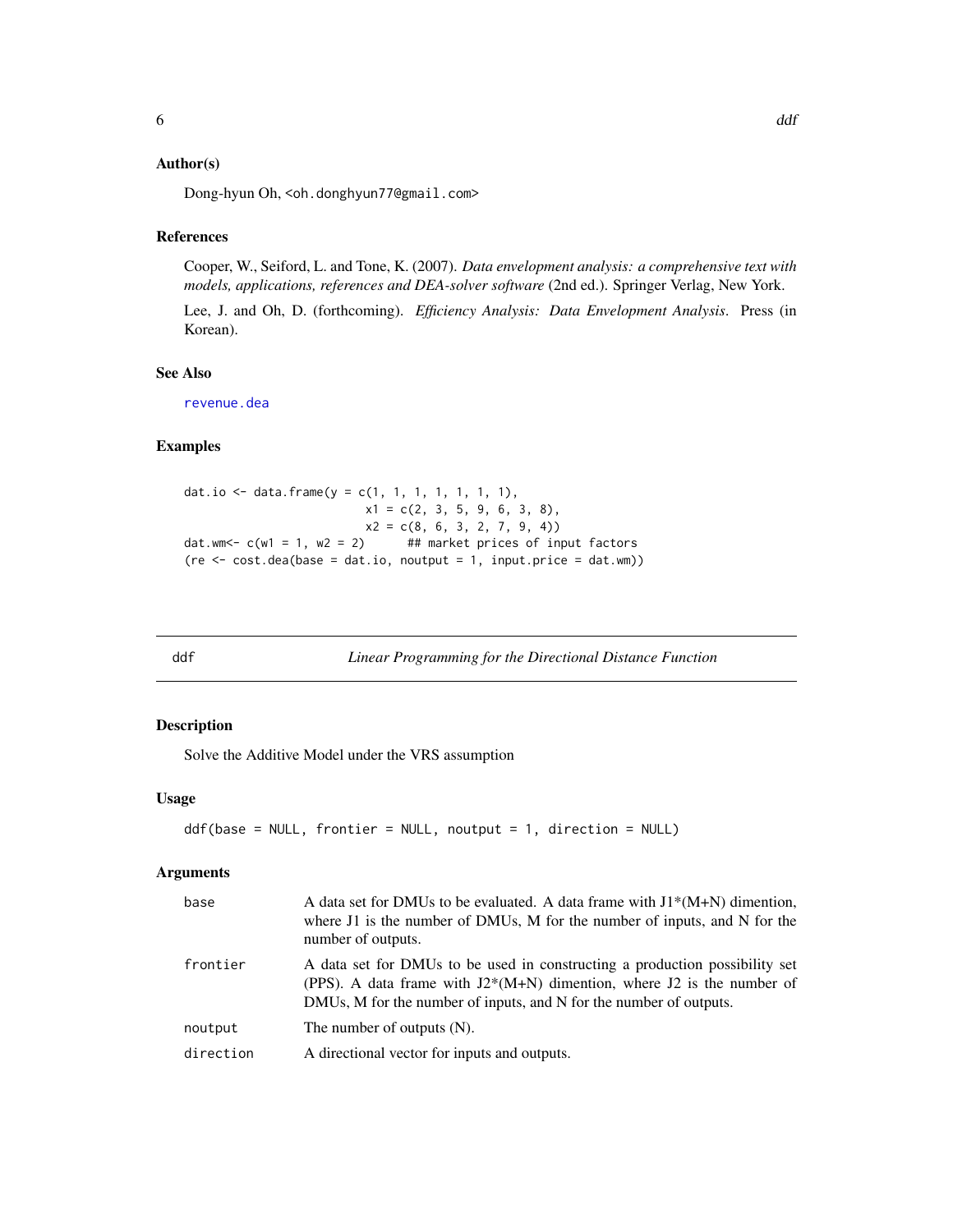# <span id="page-6-0"></span>Details

The DDF under the VRS assumption is calculated. For model specification, take a look at Cooper et al. (2007).

#### Value

A data frame with  $J1*(J1+M+N)$ , of which has efficiency scores, optimal weightes and optimal slacks. Take a look at the example below.

#### Author(s)

Dong-hyun Oh, <oh.donghyun77@gmail.com>

#### References

Cooper, W., Seiford, L. and Tone, K. (2007). *Data envelopment analysis: a comprehensive text with models, applications, references and DEA-solver software* (2nd ed.). Springer Verlag, New York.

Lee, J. and Oh, D. (forthcoming). *Efficiency Analysis: Data Envelopment Analysis*. Press (in Korean).

#### See Also

[direc.dea](#page-8-1)

#### Examples

## Simple Example of one input and one output. my.dat <- data.frame( $y = c(1, 2, 4, 6, 7, 9, 9)$ ,  $x = c(3, 2, 6, 4, 8, 8, 10)$ (re  $\leq$  ddf(my.dat, noutput = 1, direction = c(1, 1)))

<span id="page-6-1"></span>dea *Linear Programming for the Data Envelopment Analysis*

#### Description

Solve input(output)-oriented DEA under the CRS (VRS)

#### Usage

dea(base = NULL, frontier = NULL, noutput = 1, orientation=1, rts = 1, onlytheta = FALSE)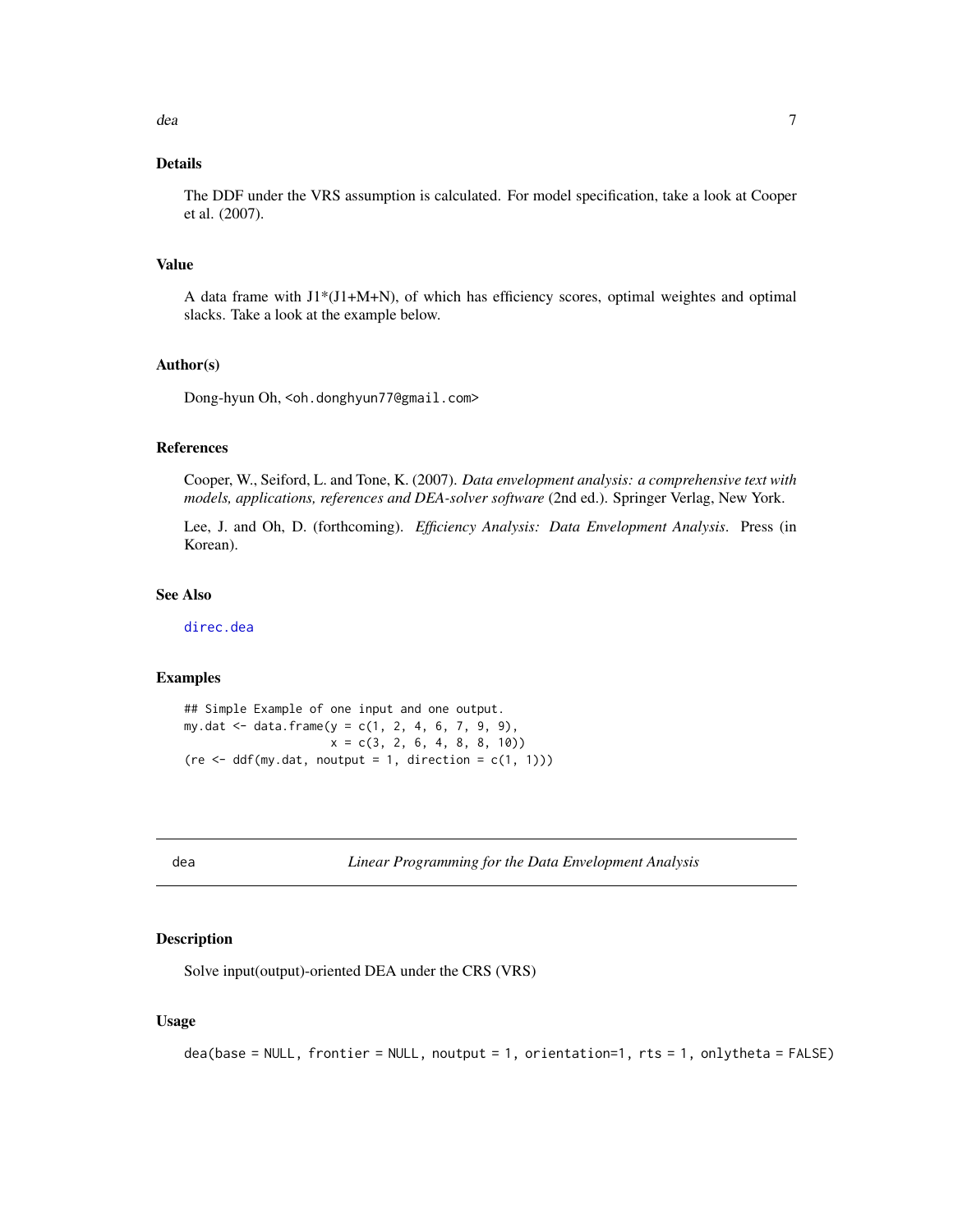<span id="page-7-0"></span>

| base        | A data set for DMUs to be evaluated. A data frame with $J1*(M+N)$ dimention,<br>where J1 is the number of DMUs, M for the number of inputs, and N for the<br>number of outputs.                                               |
|-------------|-------------------------------------------------------------------------------------------------------------------------------------------------------------------------------------------------------------------------------|
| frontier    | A data set for DMUs to be used in constructing a production possibility set<br>(PPS). A data frame with $J2*(M+N)$ dimention, where J2 is the number of<br>DMUs, M for the number of inputs, and N for the number of outputs. |
| noutput     | The number of outputs (N).                                                                                                                                                                                                    |
| orientation | Orientation of measurement. 1 for the input-oriented measure, and 2 for the<br>output-oriented measure.                                                                                                                       |
| rts         | Returns to scale. 1 for the CRS assumption, and 2 for the VRS assumption.                                                                                                                                                     |
| onlytheta   | Logical. If only the task TRUE, then only efficiency scores are obtained. If it is<br>FALSE, then optimal lambda's and slacks are also obtained.                                                                              |

# Details

The input (output) -oriented DEA under the CRS (VRS) assumption are calcuated. For model specification, take a look at Cooper et al. (2007).

#### Value

If onlytheta is TRUE, then a (J1\*1) data.frame is obtained. If onlytheta if FALSE, then a data frame with a  $JI^*(JI+M+N)$  dimension is obtained, in which optimal weights, input slacks and output slacks are presented.

# Author(s)

Dong-hyun Oh, <oh.donghyun77@gmail.com>

# References

Cooper, W., Seiford, L. and Tone, K. (2007). *Data envelopment analysis: a comprehensive text with models, applications, references and DEA-solver software* (2nd ed.). Springer Verlag, New York.

Lee, J. and Oh, D. (forthcoming). *Efficiency Analysis: Data Envelopment Analysis*. Press (in Korean)

#### See Also

[dual.dea](#page-10-1)

# Examples

```
## input-oriented DEA under the CRS assumption (1 input and 1 output)
tab3.1.dat < - data frame(y = c(1, 2, 4, 6, 7, 9, 9),x = c(3, 2, 6, 4, 8, 8, 10)(re \leq dea(base = tab3.1.dat, noutput = 1, orientation = 1, rts = 1,
onlytheta = FALSE))
```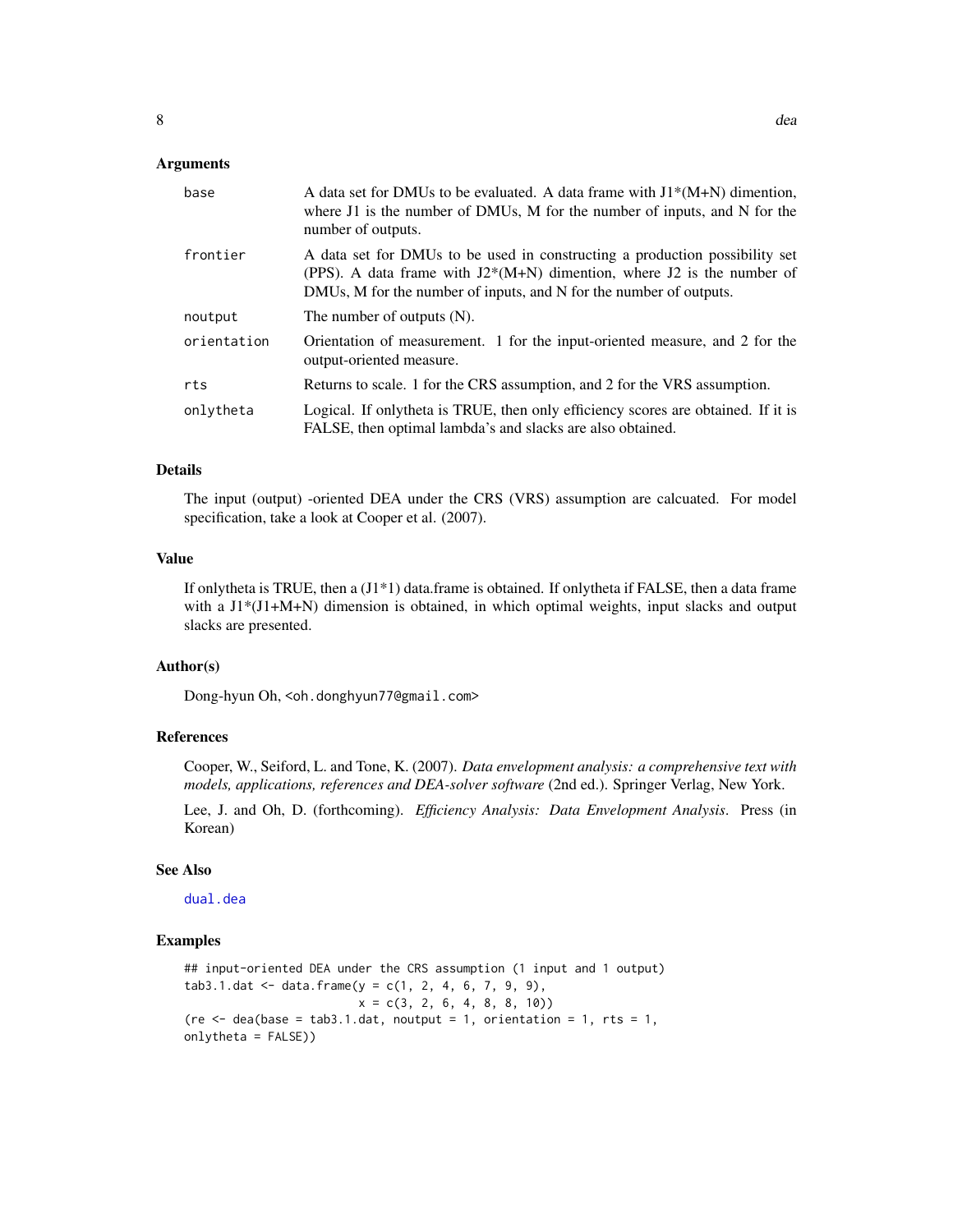#### <span id="page-8-0"></span>direc.dea 9

```
## input-oriented DEA under the CRS assumption (2 inputs and 1 output)
tab3.3.dat < - data frame(y = c(1, 1, 1, 1, 1, 1),x1 = c(1, 3, 6, 2, 5, 9),
                               x2 = c(4, 1, 1, 8, 5, 2)re \leq dea(base=tab3.3.dat, noutput = 1, orientation = 1, rts = 1)
## finding references points
(ref < - data frame(y = c(tab3.3.dat$y + re$slack.y1)),x1 = c(tab3.3.dat$x1 * re$eff - re$slack.x1),
x2 = c(tab3.3.dat$x2 * re$eff - re$slack.x2)))
## output-oriented DEA under the CRS assumption (1 input and 2 outputs)
tab5.1.dat \leftarrow data frame(y1 = c(4, 8, 8, 4, 3, 1),y2 = c(9, 6, 4, 3, 5, 6),
                         x = c(1, 1, 1, 1, 1, 1))(re \leq dea(tab5.1.dat, noutput = 2, orientation = 2, rts = 1))
## input-oriented DEA under the VRS assumption (1 input and 1 output)
tab6.1.dat < - data frame(y = c(1, 2, 4, 6, 7, 9, 9),x = c(3, 2, 6, 4, 8, 8, 10)(re \leq dea(tab6.1.dat, noutput = 1, orientation = 1, rts = 2))
## output-oriented DEA under the VRS assumtion (1 input and 1 output)
(re \leq dea(tab6.1.dat, noutput = 1, orientation = 2, rts = 2))
## scale efficiency
re.crs <-
    dea(tab6.1.dat, noutput = 1, orientation = 1, rts = 1, only the <math>z = 1</math>re.vrs<-
    dea(tab6.1.dat, noutput = 1, orientation = 1, rts = 2,onlytheta = TRUE)
scale.eff <- re.crs/re.vrs
## finding DRS, IRS, CRS
dat6.1 <- data.frame(y = c(1, 2, 4, 6, 7, 9, 9),
     x = c(3, 2, 6, 4, 8, 8, 10)re \leq - \text{dea}(data6.1, noutput = 1, rts = 1)lambdas <- re[, 2:8]
apply(lambdas, 1, sum)
```
<span id="page-8-1"></span>direc.dea *Linear Programming for the Directional Distance Function with Undesirable Outputs*

#### Description

Solve the DDF with undesirable outputs. The directional vecor is (y's, b's).

```
direc.dea(base = NULL, frontier = NULL, ngood = 1, nbad = 1)
```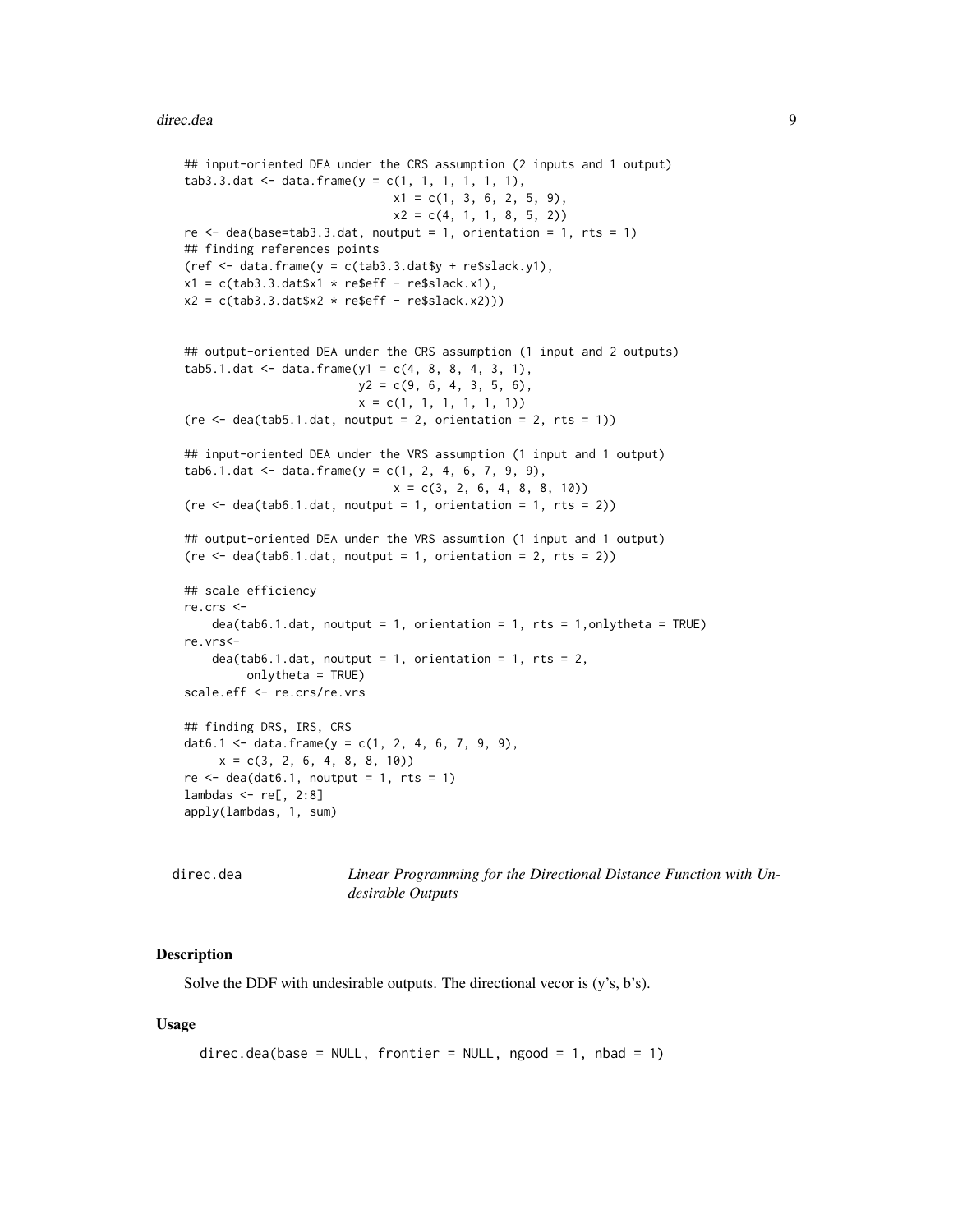<span id="page-9-0"></span>

| base     | A data set for DMUs to be evaluated. A data frame with $J1*(M+P+Q)$ dimen-<br>tion, where J1 is the number of DMUs, M for the number of inputs, P for the<br>number of good outputs, and Q for the undesirable outputs.                                               |
|----------|-----------------------------------------------------------------------------------------------------------------------------------------------------------------------------------------------------------------------------------------------------------------------|
| frontier | A data set for DMUs to be used in constructing a production possibility set<br>(PPS). A data frame with $J2*(M+P+Q)$ dimention, where J2 is the number of<br>DMUs, M for the number of inputs, P for the number of good outputs, and O for<br>the undesirable outputs |
| ngood    | The number of good outputs (P).                                                                                                                                                                                                                                       |
| nbad     | The number of bad outputs $(Q)$ .                                                                                                                                                                                                                                     |

#### Details

The DDF with undesirable outputs under the CRS assumption is calculated. For model specification, take a look at Chung et al. (1997).

### Value

A J1 vector of which is inefficiency score.

#### Author(s)

Dong-hyun Oh, <oh.donghyun77@gmail.com>

#### References

Chung, Y. Fare, R. and Grosskopf, S. (1997). Productivity and undesirable outputs: A directional distance function approach. *Journal of Environmental Management* 51(3):229-240.

Cooper, W., Seiford, L. and Tone, K. (2007). *Data envelopment analysis: a comprehensive text with models, applications, references and DEA-solver software* (2nd ed.). Springer Verlag, New York.

Lee, J. and Oh, D. (forthcoming). *Efficiency Analysis: Data Envelopment Analysis*. Press (in Korean).

#### See Also

[ddf](#page-5-1)

#### Examples

## Simple Example of one input, one good output, and one bad output. my.dat <- data.frame(yg = c(2, 5, 7, 8, 3, 4, 6),  $yb = c(1, 2, 4, 7, 4, 5, 6),$  $x = c(1, 1, 1, 1, 1, 1, 1))$ direc.dea(my.dat, ngood = 1, nbad = 1)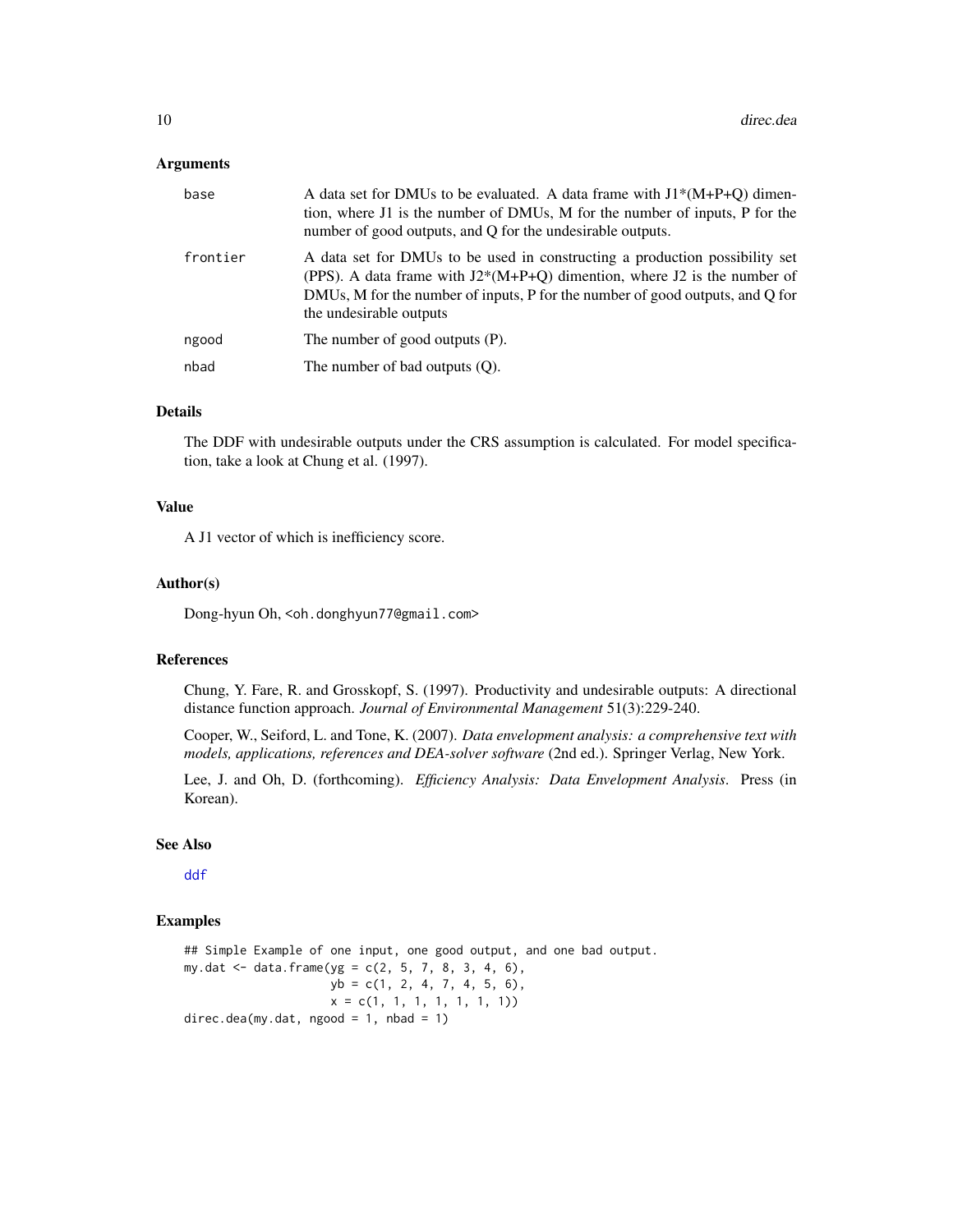<span id="page-10-1"></span><span id="page-10-0"></span>

# Description

Solve the Dual DEA

# Usage

```
dual.dea(base = NULL, frontier = NULL, noutput = 1, orientation=1, rts = 1)
```
#### Arguments

| base        | A data set for DMUs to be evaluated. A data frame with $J1*(M+N)$ dimention,<br>where $J1$ is the number of DMUs, M for the number of inputs, and N for the<br>number of outputs.                                             |
|-------------|-------------------------------------------------------------------------------------------------------------------------------------------------------------------------------------------------------------------------------|
| frontier    | A data set for DMUs to be used in constructing a production possibility set<br>(PPS). A data frame with $J2*(M+N)$ dimention, where J2 is the number of<br>DMUs, M for the number of inputs, and N for the number of outputs. |
| noutput     | The number of outputs $(N)$ .                                                                                                                                                                                                 |
| orientation | Orientation of measurement. 1 for the input-oriented measure, and 2 for the<br>output-oriented measure.                                                                                                                       |
| rts         | Returns to scale. 1 for the CRS assumption, and 2 for the VRS assumption.                                                                                                                                                     |

# Details

The input-oriented dual DEA under the CRS assumption is calculated. For model specification, take a look at Cooper et al. (2007).

#### Value

A data frame with J1\*(1+M+N) dimension, of which has efficiency scores, optimal virtual prices for inputs and outputs.

#### Author(s)

Dong-hyun Oh, <oh.donghyun77@gmail.com>

# References

Cooper, W., Seiford, L. and Tone, K. (2007). *Data envelopment analysis: a comprehensive text with models, applications, references and DEA-solver software* (2nd ed.). Springer Verlag, New York.

Lee, J. and Oh, D. (forthcoming). *Efficiency Analysis: Data Envelopment Analysis*. Press (in Korean).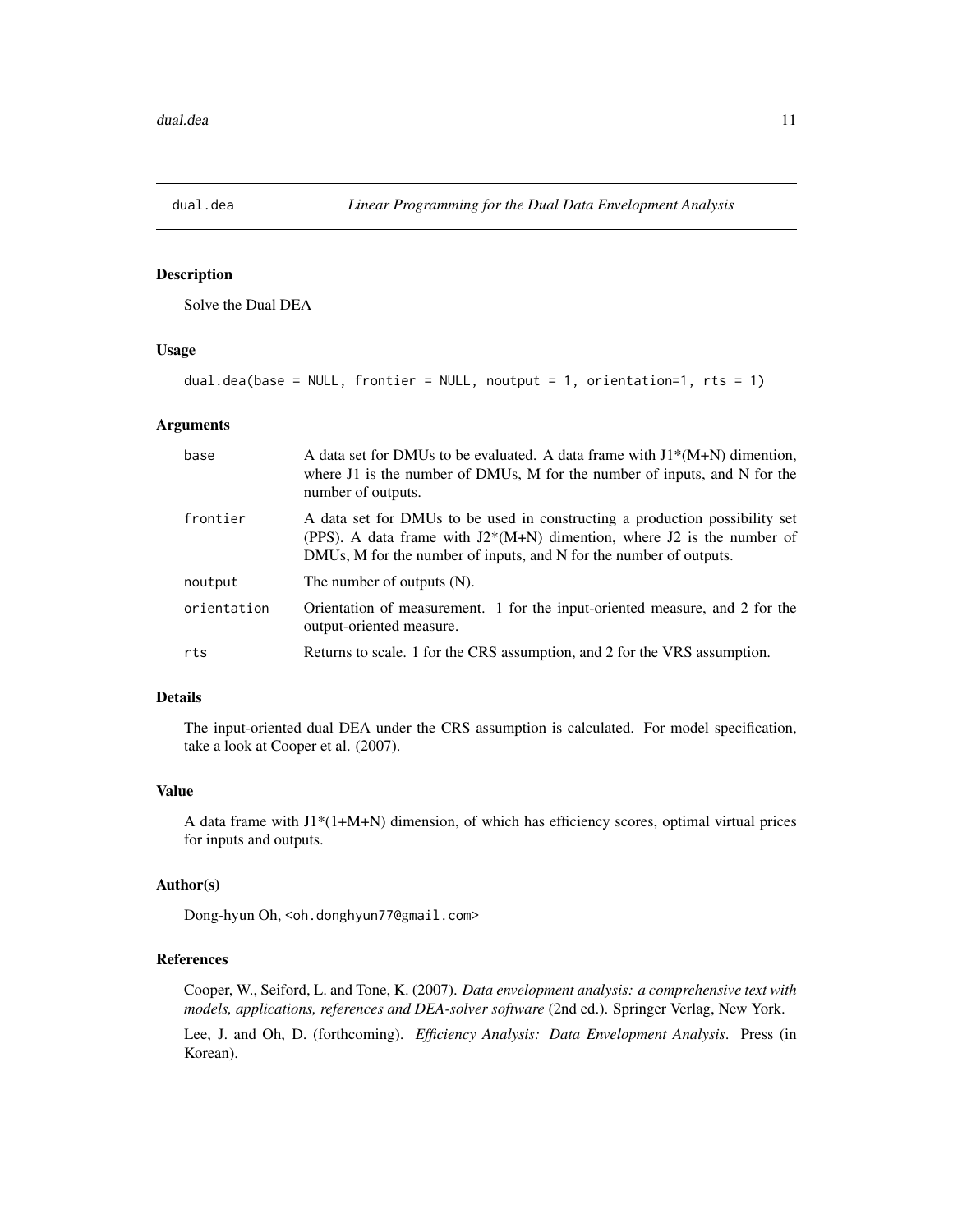#### <span id="page-11-0"></span>See Also

[dea](#page-6-1)

#### Examples

```
## An output-oriented primal problem with 1 input and 2 outputs
tab5.1.dat \leftarrow data frame(y1 = c(4, 8, 8, 4, 3, 1),y2 = c(9, 6, 4, 3, 5, 6),
                               x = c(1, 1, 1, 1, 1, 1))(re \leq dea(tab5.1.dat, noutput = 2, orientation = 2, rts = 1))
## An output-oriented dual problem with 1 input and 2 outputs
re \leq- dual.dea(tab5.1.dat, noutput = 2, orientation = 2, rts = 1)
```
effdea.b.f *Linear Programming for the Data Envelopment Analysis*

# Description

Solve input(output)-oriented DEA under the CRS (VRS) with convexhull. Do not use when the total number of inputs and outputs are greater than eight. If used, it may take more than hundreds day to get results.

#### Usage

effdea.b.f(base = NULL, frontier = NULL, noutput = 1, orientation=1,  $rts = 1$ , convhull = TRUE)

# Arguments

| base        | A data set for DMUs to be evaluated. A data frame with $J1*(M+N)$ dimention,<br>where J1 is the number of DMUs, M for the number of inputs, and N for the<br>number of outputs.                                                                                                                                |
|-------------|----------------------------------------------------------------------------------------------------------------------------------------------------------------------------------------------------------------------------------------------------------------------------------------------------------------|
| frontier    | A data set for DMUs to be used in constructing a production possibility set<br>(PPS). A data frame with $J2*(M+N)$ dimention, where J2 is the number of<br>DMUs, M for the number of inputs, and N for the number of outputs.                                                                                  |
| noutput     | The number of outputs (N).                                                                                                                                                                                                                                                                                     |
| orientation | Orientation of measurement. 1 for the input-oriented measure, and 2 for the<br>output-oriented measure.                                                                                                                                                                                                        |
| rts         | Returns to scale. 1 for the CRS assumption, and 2 for the VRS assumption.                                                                                                                                                                                                                                      |
| convhull    | Logical. If this is TRUE, very efficient calculation of efficiency score is used.<br>However, when the total number of inputs and outputs is larger than eight, it is<br>very slow for this option. In cases when the total number of inputs and outputs<br>is larger than eight, use FALSE for this argument. |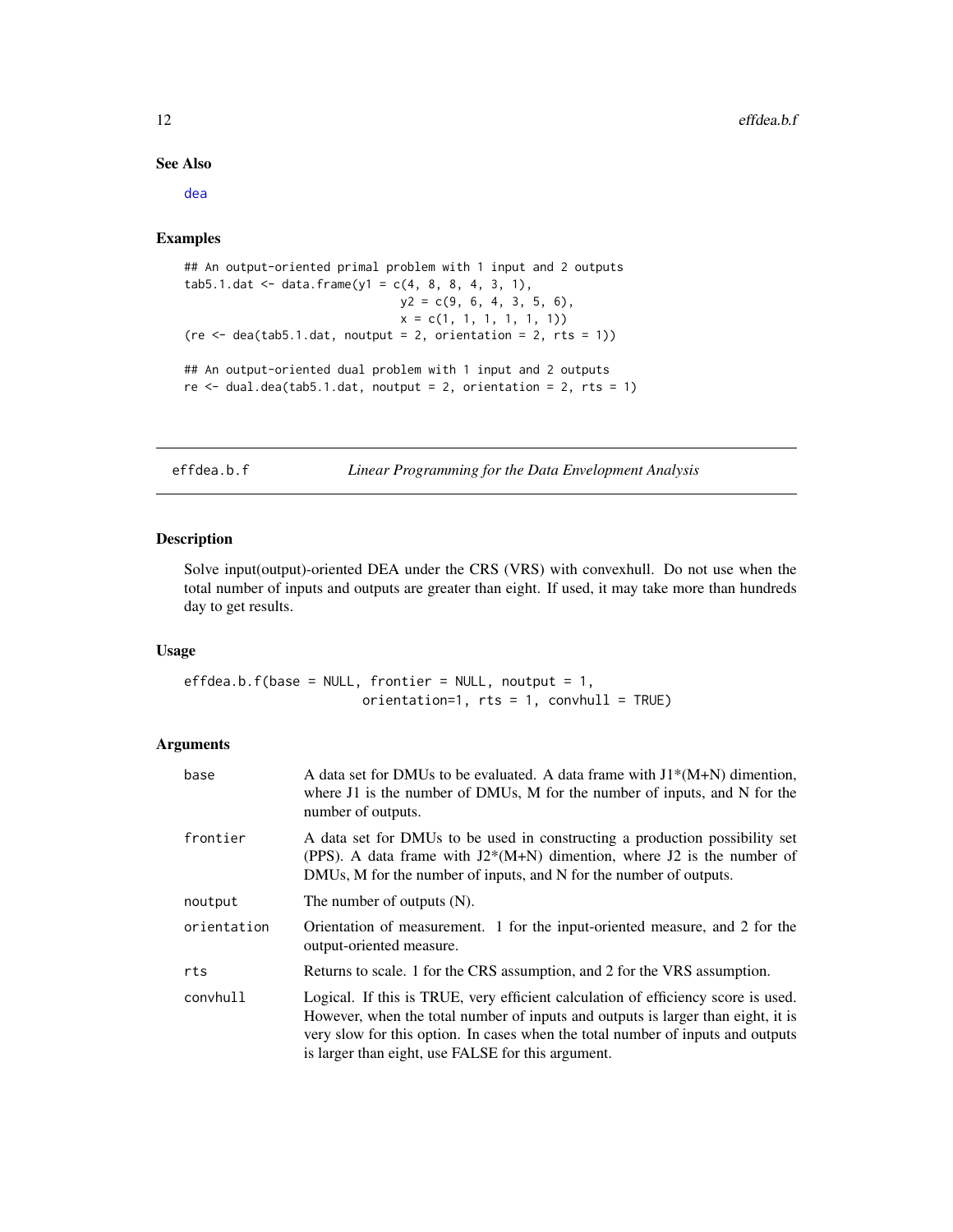#### <span id="page-12-0"></span> $fare malm2$  13

# Details

This function uses the convhull function in geometry package. After finding convex hull of *frontier* by using the convhull function. points on the convex hull are used in constructing the second production possibility set (PPS). Then efficiency scores in *base* are calculated based on the second PPS.

# Value

A data frame with J1\*1 dimension, which shows efficiency scores.

#### Author(s)

Dong-hyun Oh, <oh.donghyun77@gmail.com>

#### References

Cooper, W., Seiford, L. and Tone, K. (2007). *Data envelopment analysis: a comprehensive text with models, applications, references and DEA-solver software* (2nd ed.). Springer Verlag, New York.

Lee, J. and Oh, D. (forthcoming). *Efficiency Analysis: Data Envelopment Analysis*. Press (in Korean)

#### See Also

[dual.dea](#page-10-1)

#### Examples

```
## input-oriented DEA under the CRS assumption (1 input and 1 output)
tab3.1.dat < - data frame(y = c(1, 2, 4, 6, 7, 9, 9),x = c(3, 2, 6, 4, 8, 8, 10)(re \leq effdea.b.f(base = tab3.1.dat, noutput = 1, orientation = 1, rts =
1, convhull = TRUE))
```

|  | faremalm2 |
|--|-----------|
|  |           |

Linear Programming for the Malmquist Productivity Growth Index

#### Description

Calculate productivity growth index under the DEA framework.

```
faremalm2(dat = NULL, noutput = 1, id = "id", year = "year")
```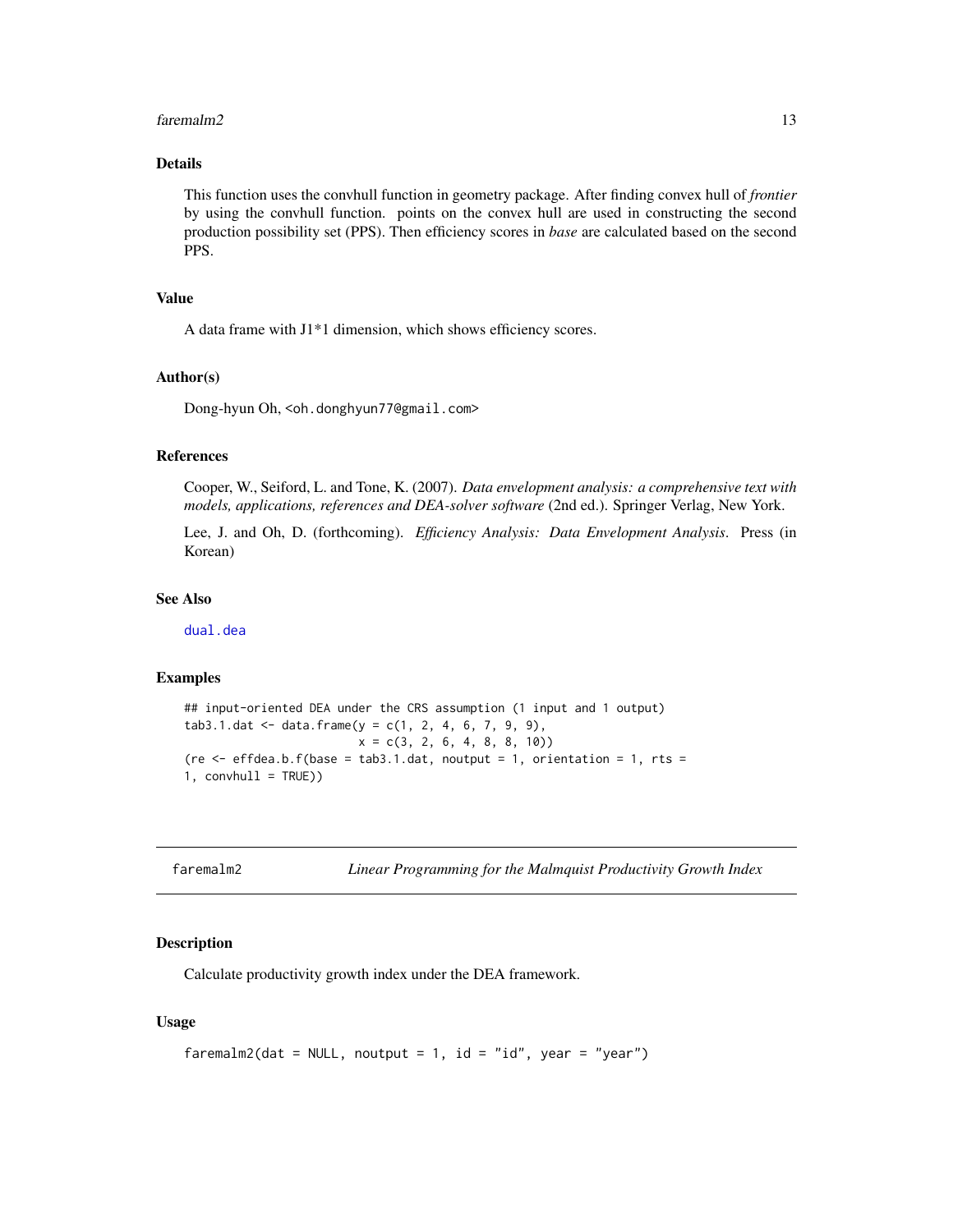<span id="page-13-0"></span>

| dat     | A data frame to be evaluated. The format of this data frame is data.frame(id,<br>year, outputs, inputs). This data frame should have a balanced panel data form. |
|---------|------------------------------------------------------------------------------------------------------------------------------------------------------------------|
| noutput | The number of outputs.                                                                                                                                           |
| id      | A column name for the producer index.                                                                                                                            |
| year    | A column name for the time index.                                                                                                                                |

## Details

The Malmquist productivity growth index is calculated. For model specification, take a look at Fare et al. (1994).

#### Value

A data frame with ( id: the id index of the original data. time: the time index of the original data. y's: original outputs x's: original inputs Dt2t2:  $D^{t+1}(x^{t+1}, y^{t+1})$  Dtt2:  $D^{t}(x^{t+1}, y^{t+1})$  Dt2t:  $D^{t+1}(x^t, y^t)$  ec: efficiency change tc: technical change pc: productivity change

#### Author(s)

Dong-hyun Oh, <oh.donghyun77@gmail.com>

### References

Cooper, W., Seiford, L. and Tone, K. (2007). *Data envelopment analysis: a comprehensive text with models, applications, references and DEA-solver software* (2nd ed.). Springer Verlag, New York.

Fare, R., Grosskopf, S., Norris, M. and Zhang, Z. (1994). Productivity growth, technical progress and efficiency change in industrialized countries. *American Economic Review*, 84(1):66-83.

Lee, J. and Oh, D. (forthcoming). *Efficiency Analysis: Data Envelopment Analysis*. Press (in Korean).

# See Also

[dea](#page-6-1)

# **Examples**

```
malm.dat \leq data.frame(id = rep(LETTERS[1:3], 3),
      time = rep(1:3, each = 3),
                      y = c(1, 2, 2, 3, 2, 8, 3, 2, 5),
                      x = c(2, 3, 7, 3, 5, 6, 8, 9, 6)malm.re1 <- faremalm2(malm.dat, noutput = 1, id = "id", year = "time")
## Malmquist productivity growth index of OECD countries
library(pwt) ## Use Penn World Table
library(psych)
my.dat \leq pwt5.6
```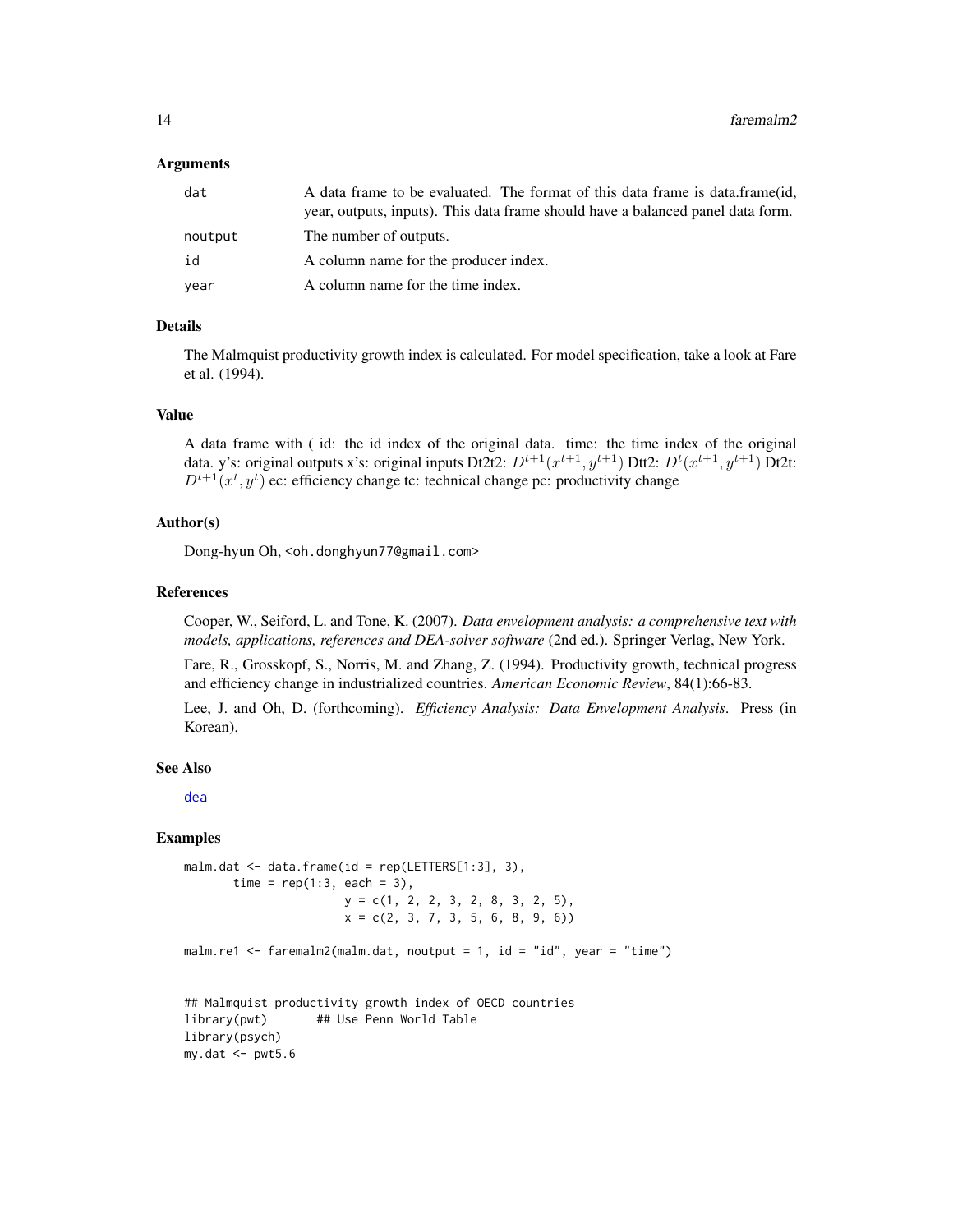```
head(my.dat)
my.oecd.ctry <- c("AUS", "AUT", "BEL", "CAN", "CHE", "DNK", "ESP",
                    "FIN", "FRA", "GBR", "GER", "GRC", "IRL", "ISL",
                    "ITA", "JPN", "KOR", "LUX", "MEX", "NLD", "NOR",
                    "NZL", "PRT", "SWE", "TUR", "USA", "DEU")
my.dat <- my.dat[my.dat$wbcode %in% my.oecd.ctry,]
my.dat <- my.dat[my.dat$year %in% 1980:1990,]
my.dat$rgdpl <- as.numeric(my.dat$rgdpl) ## GDP per capita
my.dat$pop <- as.numeric(my.dat$pop) ## total population (1000)
my.dat$rgdpwok <- as.numeric(my.dat$rgdpwok) ## GDP per labor
my.dat$kapw <- as.numeric(my.dat$kapw) ## Capital stock per labor
my.dat$gdp <- my.dat$rgdpl * my.dat$pop ## Total GDP of a country
my.dat$labor <- with(my.dat, gdp/rgdpwok) ## Total labor force
my.dat$capital <- with(my.dat, kapw * labor) ## Toal capital stock
oecd <- my.dat[, c("wbcode", "year", "gdp", "labor", "capital")]
re.oecd \le faremalm2(dat = oecd, noutput = 1, id = "wbcode", year =
"year")
## productivity growth for each country
pc.c <- tapply(re.oecd$pc, re.oecd$wbcode, geometric.mean)
## a trend of productivity growth of OECD countries
pc.y <- tapply(re.oecd$pc, re.oecd$year, geometric.mean)
## efficiency change for each country
ec.c <- tapply(re.oecd$ec, re.oecd$wbcode, geometric.mean)
## a trend of efficiency change of OECD countries
ec.y <- tapply(re.oecd$ec, re.oecd$year, geometric.mean)
```
<span id="page-14-1"></span>fdh *Linear Programming for the Free Disposable Hull*

#### **Description**

Solve input(output)-oriented FDH

#### Usage

```
fdh(base = NULL, frontier = NULL, noutput = 1, orientation=1)
```
#### Arguments

| base        | A data set for DMUs to be evaluated. A data frame with $J1*(M+N)$ dimention,<br>where $J1$ is the number of DMUs, M for the number of inputs, and N for the<br>number of outputs.                                             |
|-------------|-------------------------------------------------------------------------------------------------------------------------------------------------------------------------------------------------------------------------------|
| frontier    | A data set for DMUs to be used in constructing a production possibility set<br>(PPS). A data frame with $J2*(M+N)$ dimention, where J2 is the number of<br>DMUs, M for the number of inputs, and N for the number of outputs. |
| noutput     | The number of outputs (N).                                                                                                                                                                                                    |
| orientation | Orientation of measurement. 1 for the input-oriented measure, and 2 for the<br>output-oriented measure.                                                                                                                       |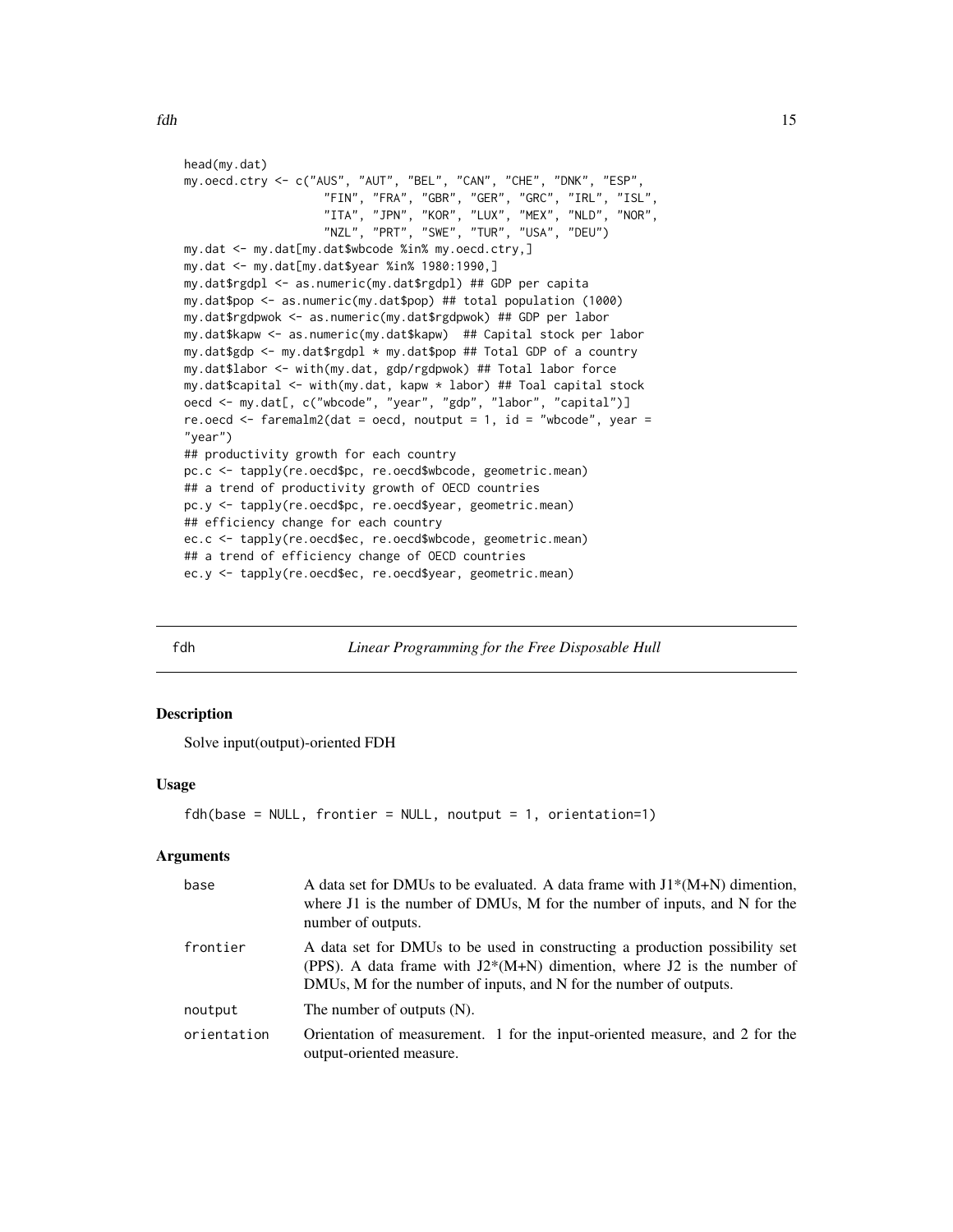#### <span id="page-15-0"></span>Details

The input (output) -oriented FDH is calculated.

#### Value

A data frame of J1\*1 dimention which shows efficiency scores.

#### Author(s)

Dong-hyun Oh, <oh.donghyun77@gmail.com>

#### References

Cooper, W., Seiford, L. and Tone, K. (2007). *Data envelopment analysis: a comprehensive text with models, applications, references and DEA-solver software* (2nd ed.). Springer Verlag, New York.

Lee, J. and Oh, D. (forthcoming). *Efficiency Analysis: Data Envelopment Analysis*. Press (in Korean).

# See Also

[dea](#page-6-1), [orderm](#page-18-1)

#### Examples

```
## input-oriented FDH with 1 input and 1 output.
tab7.1.dat < - data frame(y = c(1, 2, 4, 6, 7, 9, 9),x = c(3, 2, 6, 4, 8, 8, 10)(re <-fdh(tab7.1.dat, noutput = 1, orientation = 1))## input-oriented FDH with 2 input and 1 output.
tab7.10. dat <- data.frame(y = c(1, 1, 1, 1, 1, 1),
                              x1 = c(2, 3, 6, 3, 6, 6),
                              x2 = c(5, 3, 1, 8, 4, 2)(re \leq fdh(tab7.10.dat, noutput = 1, orientation = 1))
```
int.dea *Linear Programming for the Data Envelopment Analysis with Integervalued Inputs.*

## Description

Solve input-oriented DEA under the CRS

```
int.dea(base = NULL, frontier = NULL, noutput = 1, intinput = 1,
orientation=1, epsilon = 1e-06)
```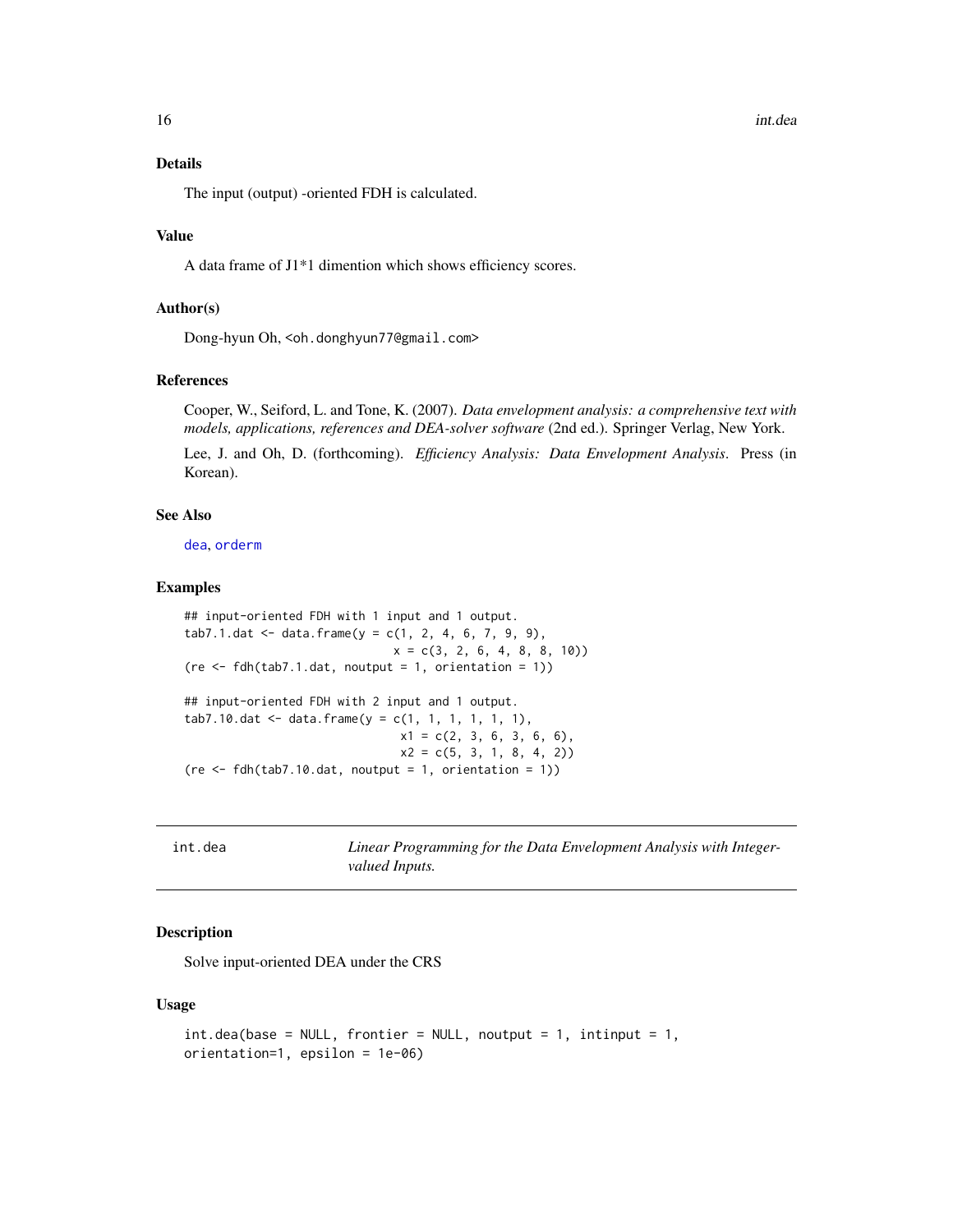#### <span id="page-16-0"></span>int.dea that is a state of the state of the state of the state of the state of the state of the state of the state of the state of the state of the state of the state of the state of the state of the state of the state of

#### Arguments

| base        | A data set for DMUs to be evaluated. A data frame with $J1*(M+N)$ dimention,<br>where $J1$ is the number of DMUs, M for the number of inputs, and N for the<br>number of outputs.                                             |
|-------------|-------------------------------------------------------------------------------------------------------------------------------------------------------------------------------------------------------------------------------|
| frontier    | A data set for DMUs to be used in constructing a production possibility set<br>(PPS). A data frame with $J2*(M+N)$ dimention, where J2 is the number of<br>DMUs, M for the number of inputs, and N for the number of outputs. |
| noutput     | The number of outputs (N).                                                                                                                                                                                                    |
| intinput    | The number of integer inputs.                                                                                                                                                                                                 |
| orientation | Orientation of measurement. 1 for the input-oriented measure, and 2 for the<br>output-oriented measure. This argument is ignored.                                                                                             |
| epsilon     | Non-Armechidean number. Use the default value.                                                                                                                                                                                |

#### Details

The input-oriented IDEA under the CRS assumption is calcualted. See Kuosmanen and Matin (2009).

# Value

A data frame of  $J1*(1+J1+N+M+Q+Q)$ , which shows efficiency scores, optimal weightes, optimal slacks for outputs and inputs, optiaml slacks for integer-valued inputs, and optimal integer inputs.

# Author(s)

Dong-hyun Oh, <oh.donghyun77@gmail.com>

# References

Kuomanen, T. and Matin, R. (2009). Theory of integer-valued data envelopment analysis. *European Journal of Operational Research* 192(2):658-667

Lee, J. and Oh, D. (forthcoming). *Efficiency Analysis: Data Envelopment Analysis*. Press (in Korean).

# See Also

[dea](#page-6-1)

#### Examples

```
int.dat <- data.frame(y = c(1, 1, 1, 1, 1),
                    x1 = c(2, 7, 3, 7, 9),
                     x2 = c(4, 1, 4, 2, 4)int.dea(int.dat, noutput = 1, intinput = 1)
```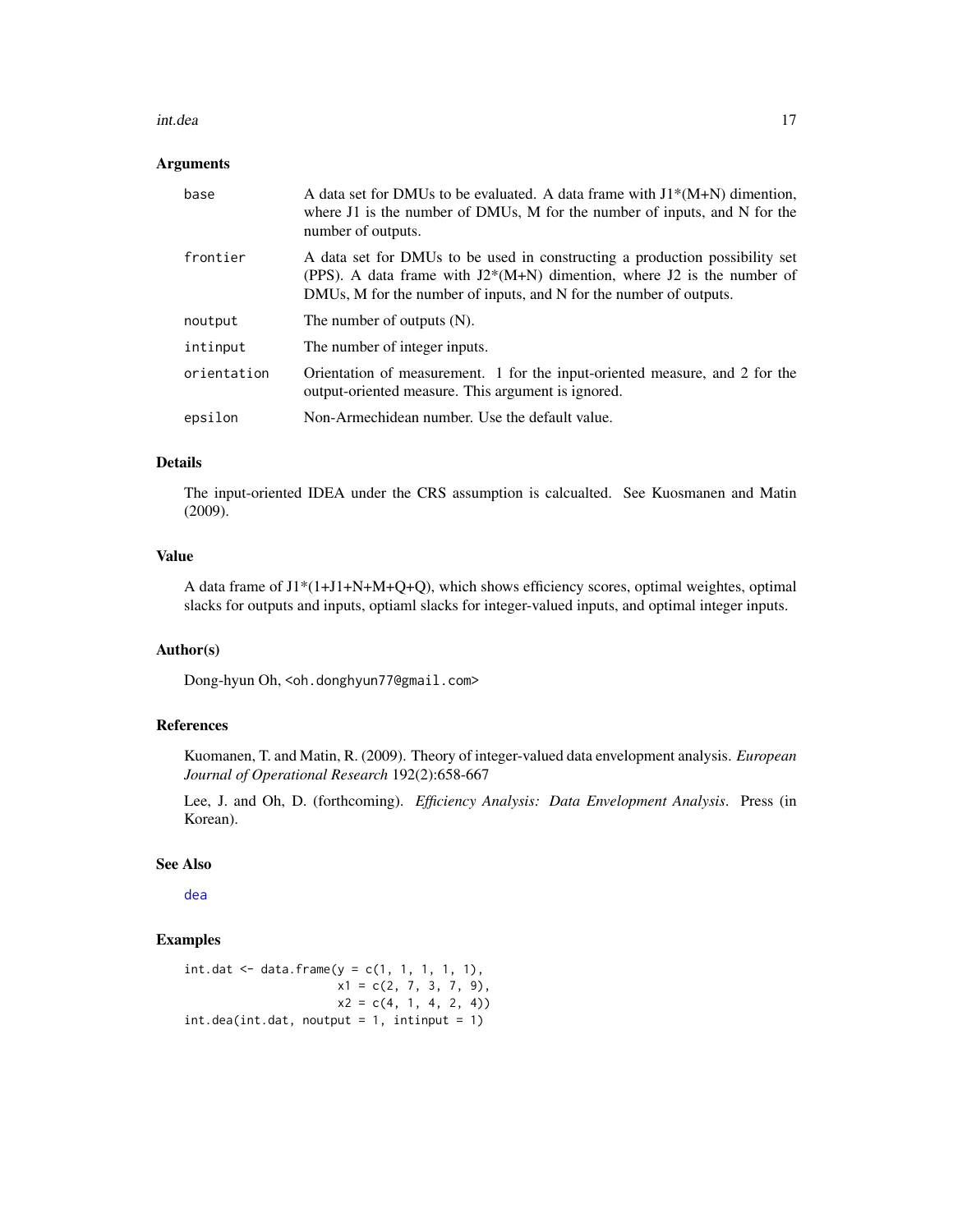# Description

Solve LP with free variables

# Usage

```
lp2(direction = "min", objective.in, const.mat, const.dir,
    const.rhs, free.var = NULL)
```
# Arguments

| direction    | Character string giving direction of optimization: "min" (default) or "max."                                                                                                     |
|--------------|----------------------------------------------------------------------------------------------------------------------------------------------------------------------------------|
| objective.in | Numeric vector of coefficients of objective function                                                                                                                             |
| const.mat    | Matrix of numeric constraint coefficients, one row per constraint, one column<br>per variable (unless transpose.constraints = FALSE; see below).                                 |
| const.dir    | Vector of character strings giving the direction of the constraint: each value<br>should be one of "<," "<=," "=," ">," or ">=". (In each pair the two values<br>are identical.) |
| const.rhs    | Vector of numeric values for the right-hand sides of the constraints.                                                                                                            |
| free.var     | Vector of numeric values for indicating free variables. If this argument is NULL,<br>no free variables is included.                                                              |

# Details

lp2 extends lpSolve::lp() to incorporate free variables easily.

# Value

An lp object. See 'lp.object' for details.

# Author(s)

Dong-hyun Oh, <oh.donghyun77@gmail.com>

# See Also

[lp](#page-0-0)

<span id="page-17-0"></span>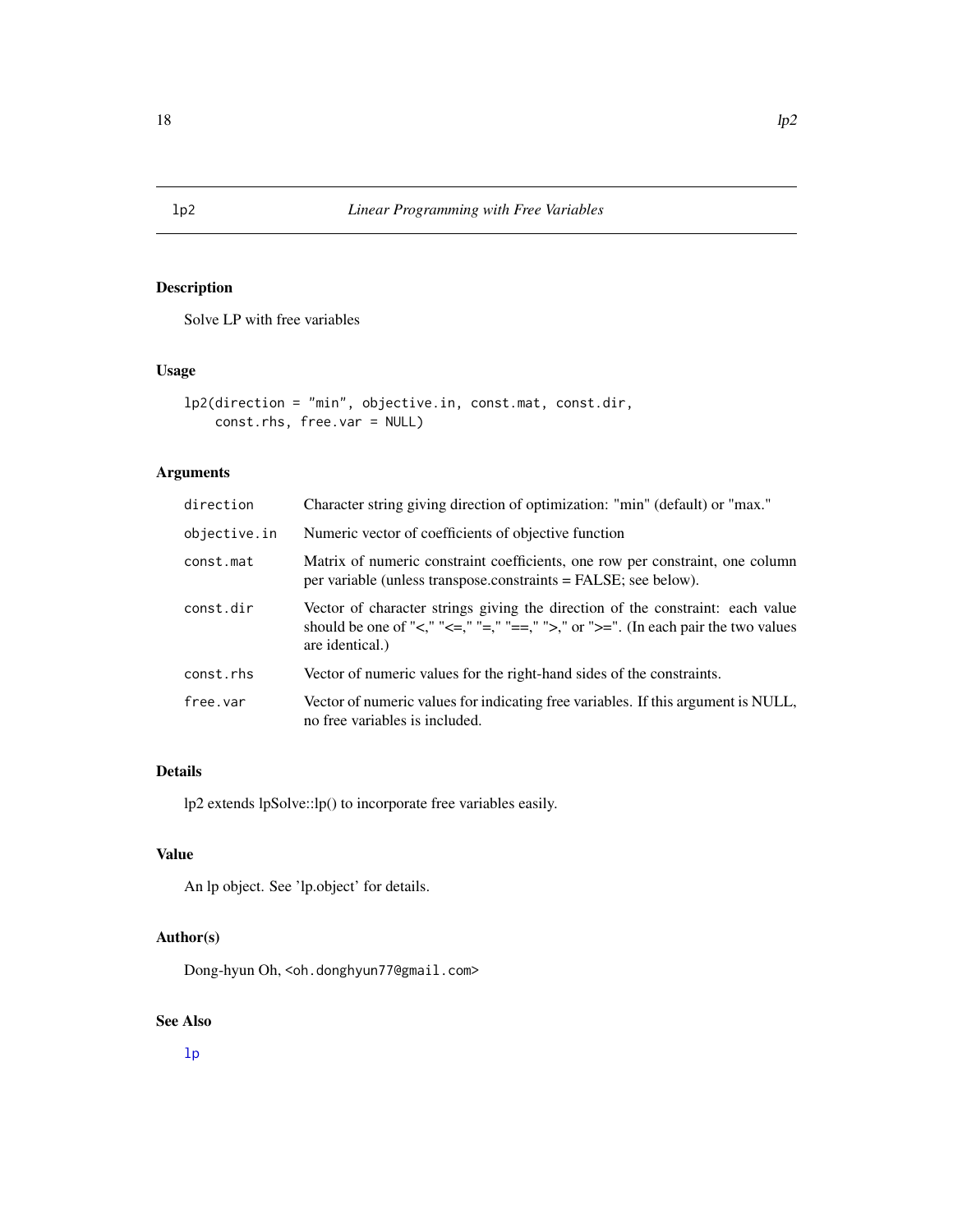#### <span id="page-18-0"></span>orderm and the contract of the contract of the contract of the contract of the contract of the contract of the contract of the contract of the contract of the contract of the contract of the contract of the contract of the

# Examples

```
# Set up problem: maximize
# x1 + 9 x2 + x3 subject to
# x1 + 2 x2 + 3 x3 \le 9# 3 x1 + 2 x2 + 2 x3 <= 15
#
f.obj \leq c(1, 9, 3)f.con <- matrix (c(1, 2, 3, 3, 2, 2), nrow=2, byrow=TRUE)
f.dir <- c("<=", "<=")
f.rhs <- c(9, 15)
#
# Now run.
#
lp2("max", f.obj, f.con, f.dir, f.rhs)
lp2("max", f.obj, f.con, f.dir, f.rhs, free.var = c(0, 1, 0))
```
orderm *Efficiency Measures with the order-m Method.*

# Description

Calculate order-m efficiency scores

#### Usage

```
orderm(base = NULL, frontier = NULL, noutput = 1, orientation=1, M = 25, B = 500)
```
# Arguments

| base         | A data set for DMUs to be evaluated. A data frame with $J1*(M+N)$ dimention,<br>where $J1$ is the number of DMUs, M for the number of inputs, and N for the<br>number of outputs.                                             |
|--------------|-------------------------------------------------------------------------------------------------------------------------------------------------------------------------------------------------------------------------------|
| frontier     | A data set for DMUs to be used in constructing a production possibility set<br>(PPS). A data frame with $J2*(M+N)$ dimention, where J2 is the number of<br>DMUs, M for the number of inputs, and N for the number of outputs. |
| noutput      | The number of outputs (N).                                                                                                                                                                                                    |
| orientation  | Orientation of measurement. 1 for the input-oriented measure, and 2 for the<br>output-oriented measure.                                                                                                                       |
| M            | The number of elements in each of the bootstrapped samples.                                                                                                                                                                   |
| <sub>B</sub> | The number of bootstap replicates                                                                                                                                                                                             |

# Details

See Simar (2003).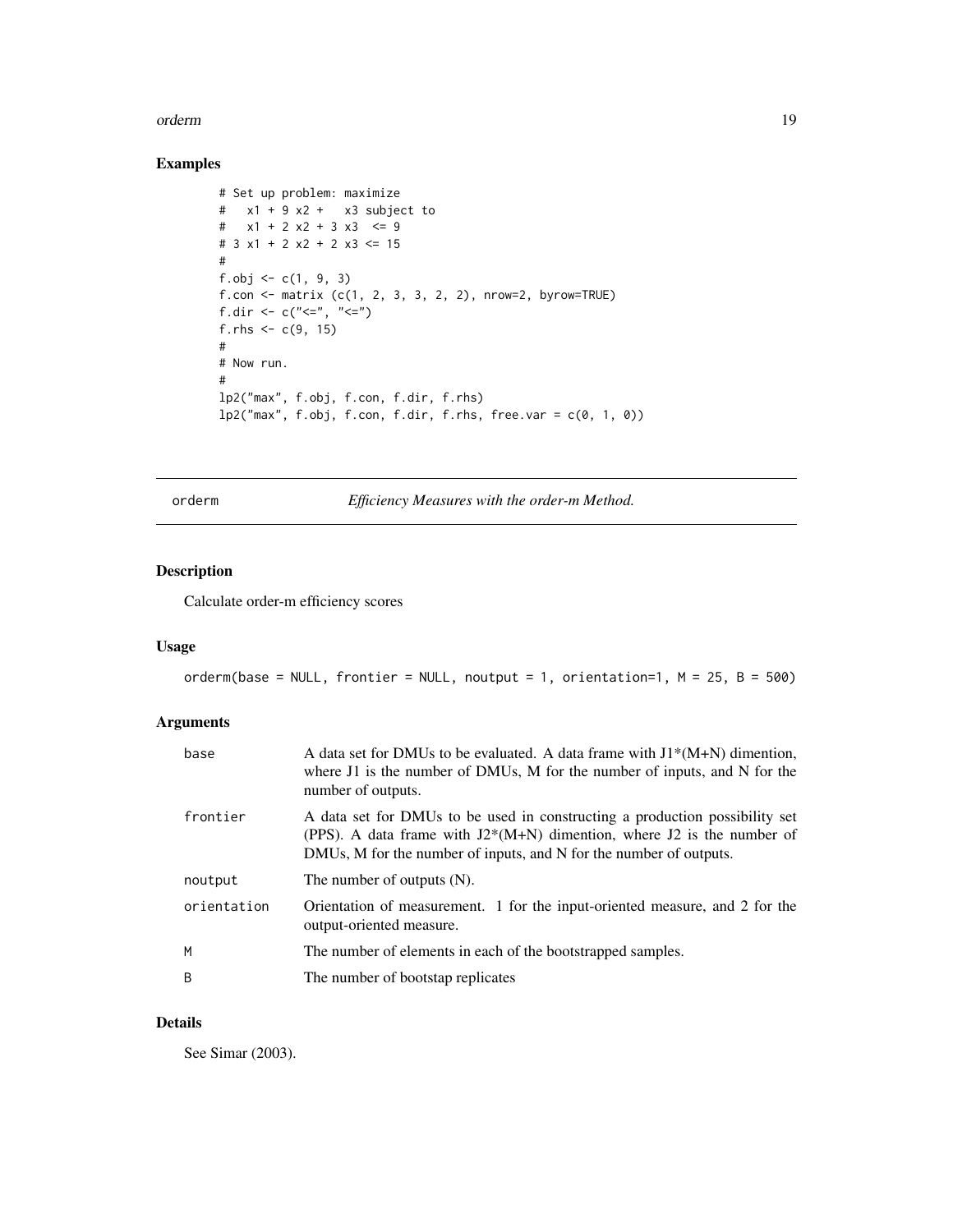# <span id="page-19-0"></span>Value

A data frame with J1\*1 dimention, which shows efficiency scores.

#### Author(s)

Dong-hyun Oh, <oh.donghyun77@gmail.com>

# References

Lee, J. and Oh, D. (forthcoming). *Efficiency Analysis: Data Envelopment Analysis*. Press (in Korean).

Simar, L. (2003). Detecting outliers in frontier models: A simple approach. *Journal of Productivity Analysis*, 20(3):391-424.

#### See Also

[fdh](#page-14-1)

# Examples

```
x \le - abs(runif(200, min = 0.1, max = 4))
y <- 3*x*abs(rnorm(200))
dat.orderm \leq data.frame(y = y, x = x)
dat.orderm.out <- rbind(dat.orderm, c(4, 0.1)) ## add one outlier.
(eff \leq orderm(dat.orderm.out, noutput = 1, M = 25, B = 20))
```
<span id="page-19-1"></span>revenue.dea *Linear Programming for Revenue Maximization*

# Description

Solve the Revenue Maximization Probem with Given Output Prices

#### Usage

```
revenue.dea(base = NULL, frontier = NULL, noutput = 1, output price = NULL)
```
#### Arguments

| base         | A data set for DMUs to be evaluated. A data frame with $J1*(M+N)$ dimention,<br>where $J1$ is the number of DMUs, M for the number of inputs, and N for the<br>number of outputs.                                             |
|--------------|-------------------------------------------------------------------------------------------------------------------------------------------------------------------------------------------------------------------------------|
| frontier     | A data set for DMUs to be used in constructing a production possibility set<br>(PPS). A data frame with $J2*(M+N)$ dimention, where J2 is the number of<br>DMUs, M for the number of inputs, and N for the number of outputs. |
| noutput      | The number of outputs $(M)$ .                                                                                                                                                                                                 |
| output.price | A vector for market prices of outputs.                                                                                                                                                                                        |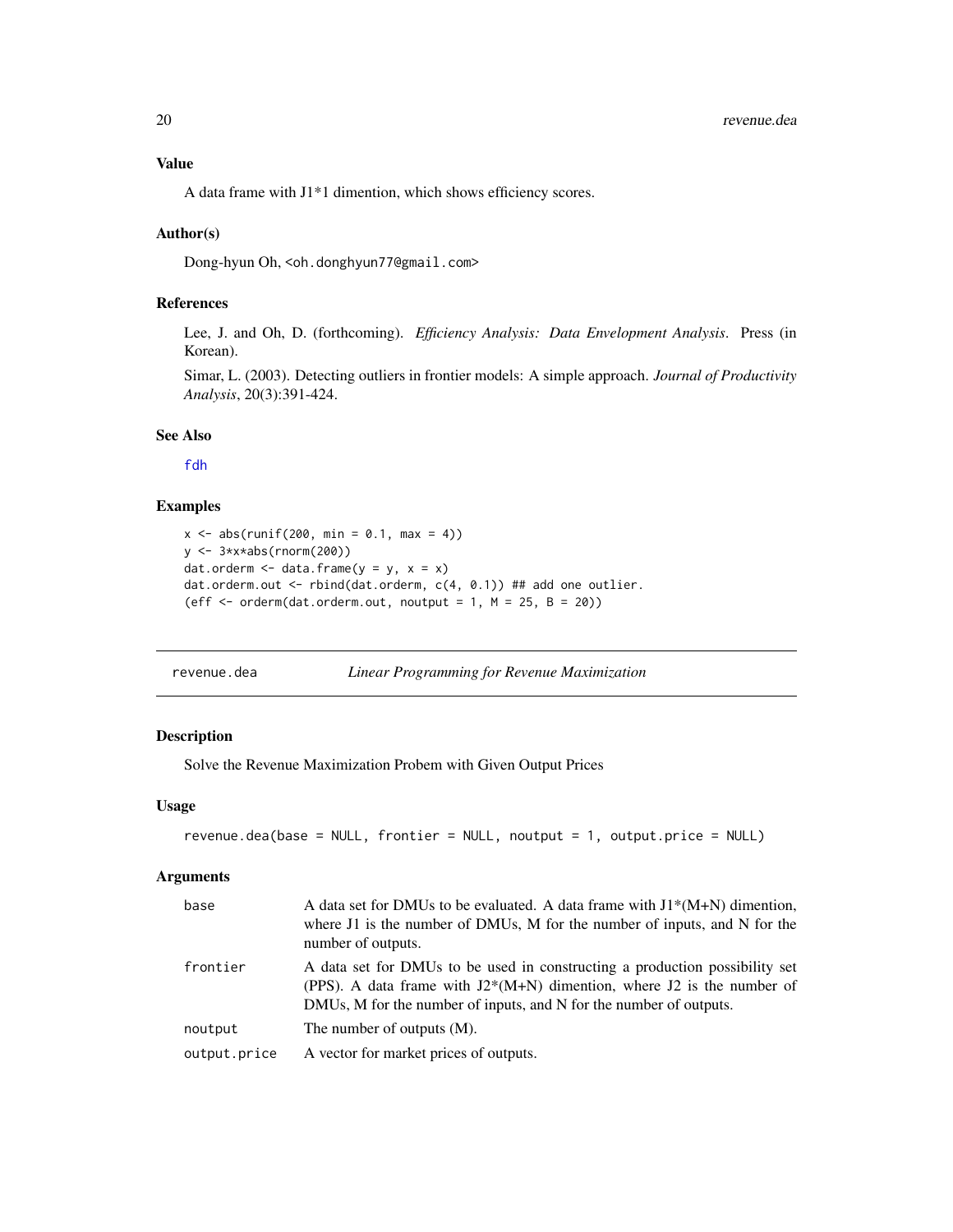#### <span id="page-20-0"></span>sbm.tone 21

# Details

The revenue maximization problem under the CRS assumption is calculated. See Cooper et al. (2007).

### Value

A data frame with  $J1*(N+6)$ , which has optimal N output factors, maximized revenue when overally efficient, maximized revenue when technically-efficient, revealed revenue, overall efficiency, allocative efficiency, and technical efficiency.

#### Author(s)

Dong-hyun Oh, <oh.donghyun77@gmail.com>

#### References

Cooper, W., Seiford, L. and Tone, K. (2007). *Data envelopment analysis: a comprehensive text with models, applications, references and DEA-solver software* (2nd ed.). Springer Verlag, New York.

Lee, J. and Oh, D. (forthcoming). *Efficiency Analysis: Data Envelopment Analysis*. Press (in Korean).

#### See Also

[cost.dea](#page-4-1)

#### Examples

```
tab8.3 \leftarrow data frame(y1 = c(1, 3, 6, 6, 3, 9),y2 = c(6, 6, 3, 5, 4, 1),x = c(1, 1, 1, 1, 1, 1))tab8.3.p.s.f < -c(p1 = 2, p2 = 2)(ex8.3 \leq revenue.dea(base = tab8.3,
                     noutput = 2, output.price = tab8.3.ps.f)
```
<span id="page-20-1"></span>sbm.tone *Linear Programming for the Slacks-based Model under the CRS*

#### Description

Solve Slacks-based Model under the CRS (Tone, 2001)

```
sbm.tone(base= NULL, frontier = NULL, noutput = 1)
```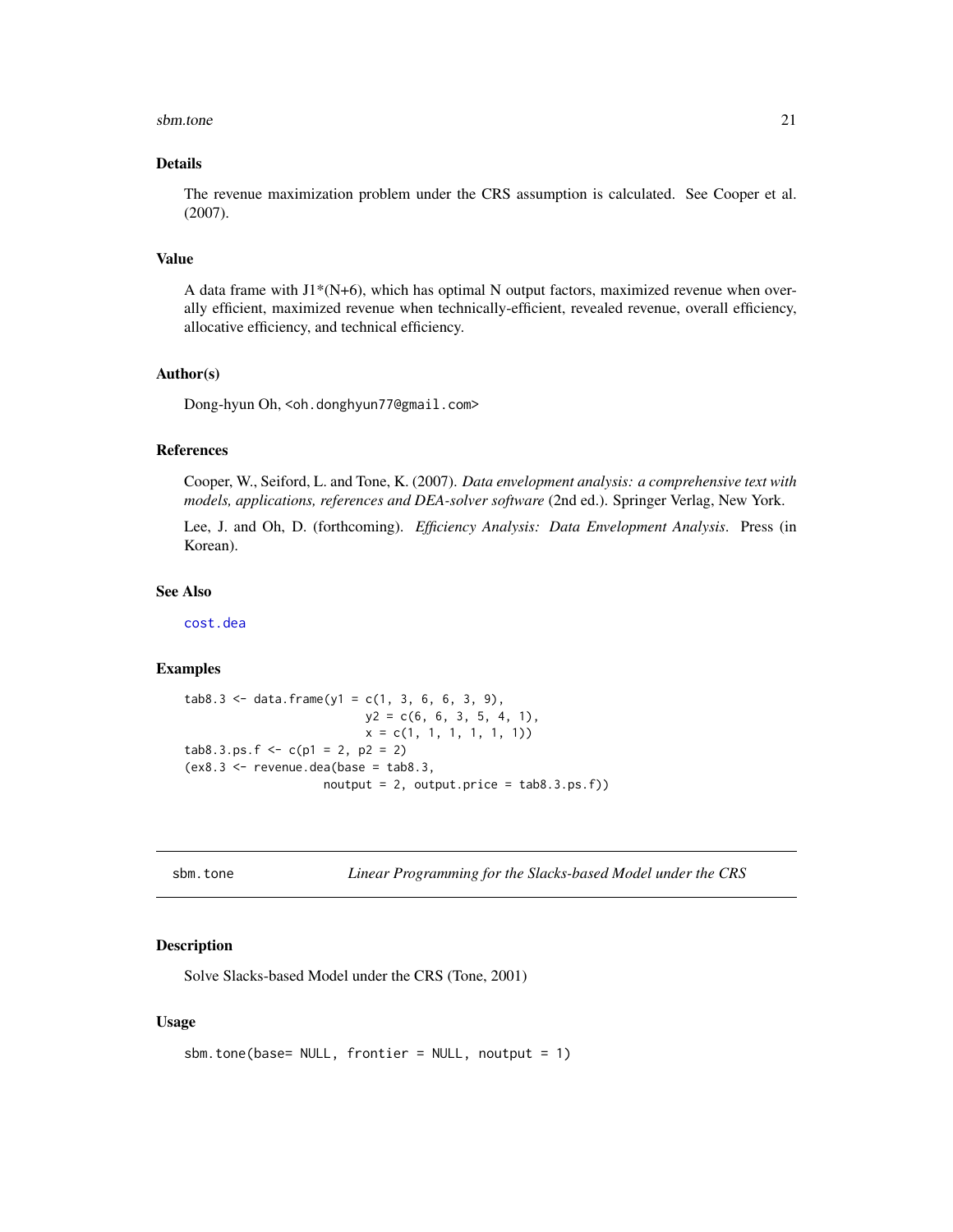<span id="page-21-0"></span>

| base     | A data set for DMUs to be evaluated. A data frame with $J1*(M+N)$ dimention,<br>where $J1$ is the number of DMUs, M for the number of inputs, and N for the<br>number of outputs.                               |
|----------|-----------------------------------------------------------------------------------------------------------------------------------------------------------------------------------------------------------------|
| frontier | A data set for DMUs to construct a production possibility set (PPS). A data<br>frame with $J2*(M+N)$ dimention, where J2 is the number of DMUs, M for the<br>number of inputs, and N for the number of outputs. |
| noutput  | The number of outputs $(N)$ .                                                                                                                                                                                   |

# Details

The SBM under the CRS assumption is calculated. See Tone (2001).

#### Value

A data frame with (1+J1+M+N), which shows efficiency scores, optimal weights, and optiaml input and output slacks.

#### Author(s)

Dong-hyun Oh, <oh.donghyun77@gmail.com>

#### References

Cooper, W., Seiford, L. and Tone, K. (2007). *Data envelopment analysis: a comprehensive text with models, applications, references and DEA-solver software* (2nd ed.). Springer Verlag, New York.

Lee, J. and Oh, D. (forthcoming). *Efficiency Analysis: Data Envelopment Analysis*. Press (in Korean).

Tone, K. (2001). A slacks-based measure of efficiency in data envelopment analysis. *European Journal of Operational Research*, 130(3):498-509.

#### See Also

[sbm.vrs](#page-22-1)

# Examples

```
tab7.6.dat <- data.frame(y = c(1, 1, 1, 1, 1, 1),
                              x1 = c(1, 3, 6, 2, 5, 9),
                               x2 = c(4, 1, 1, 8, 5, 2)(re \leftarrow sbm.tone(tab7.6.dat, noutput = 1))
```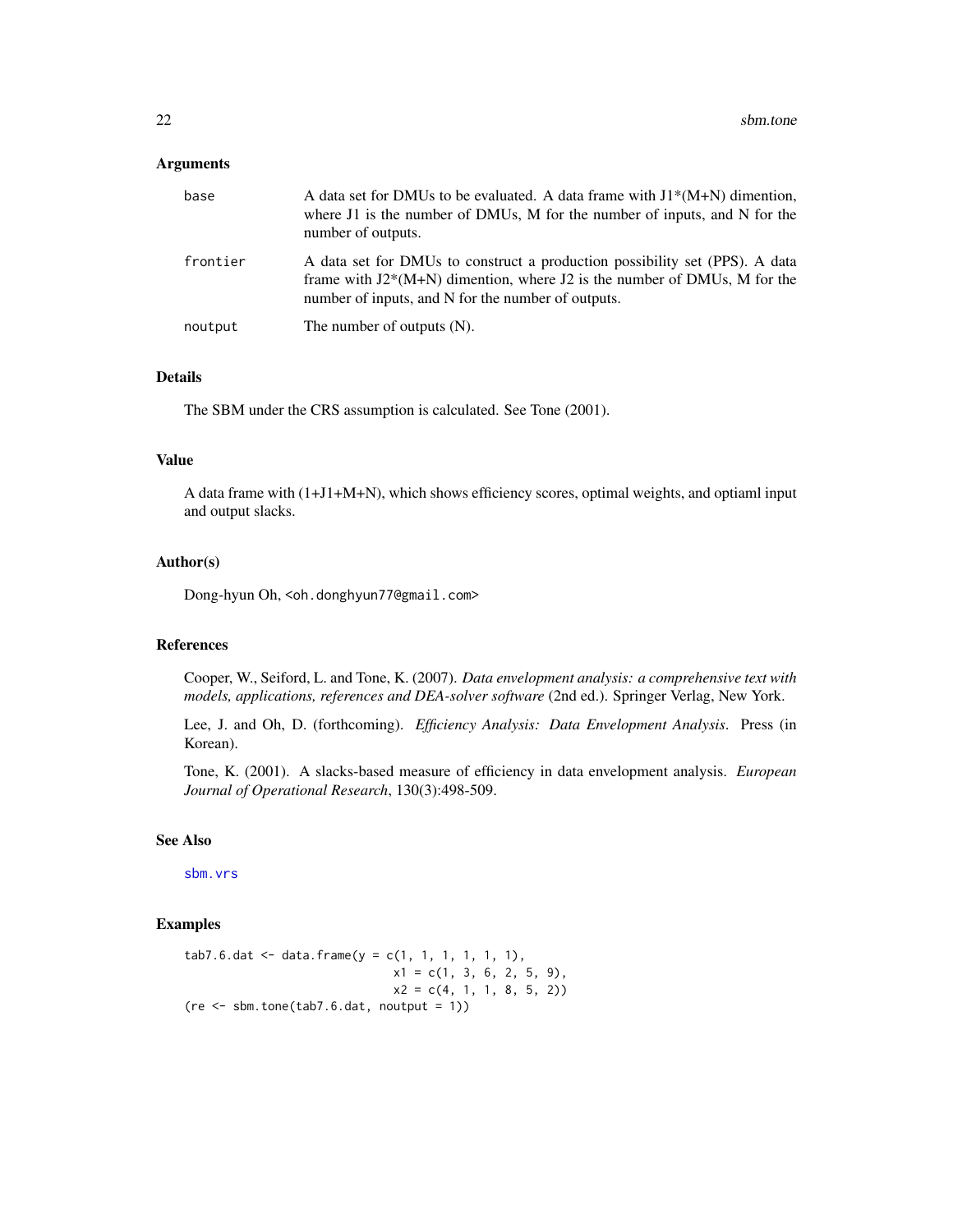<span id="page-22-1"></span><span id="page-22-0"></span>

#### Description

Solve Slacks-based Model under the VRS (Tone, 2001)

# Usage

```
sbm.vrs(base= NULL, frontier = NULL, noutput = 1)
```
#### Arguments

| base     | A data set for DMUs to be evaluated. A data frame with $J1*(M+N)$ dimention,<br>where $J1$ is the number of DMUs, M for the number of inputs, and N for the<br>number of outputs.                                 |
|----------|-------------------------------------------------------------------------------------------------------------------------------------------------------------------------------------------------------------------|
| frontier | A data set for DMUs to construct a production possibility set (PPS). A data<br>frame with $J2*(M+N)$ dimention, where $J2$ is the number of DMUs, M for the<br>number of inputs, and N for the number of outputs. |
| noutput  | The number of outputs $(N)$ .                                                                                                                                                                                     |

#### Details

The SBM under the VRS assumption is calculated. See Tone (2001).

#### Value

A data frame with (1+J1+M+N), which shows efficiency scores, optimal weights, and optiaml input and output slacks.

#### Author(s)

Dong-hyun Oh, <oh.donghyun77@gmail.com>

#### References

Cooper, W., Seiford, L. and Tone, K. (2007). *Data envelopment analysis: a comprehensive text with models, applications, references and DEA-solver software* (2nd ed.). Springer Verlag, New York.

Lee, J. and Oh, D. (forthcoming). *Efficiency Analysis: Data Envelopment Analysis*. Press (in Korean).

Tone, K. (2001). A slacks-based measure of efficiency in data envelopment analysis. *European Journal of Operational Research*, 130(3):498-509.

# See Also

[sbm.tone](#page-20-1)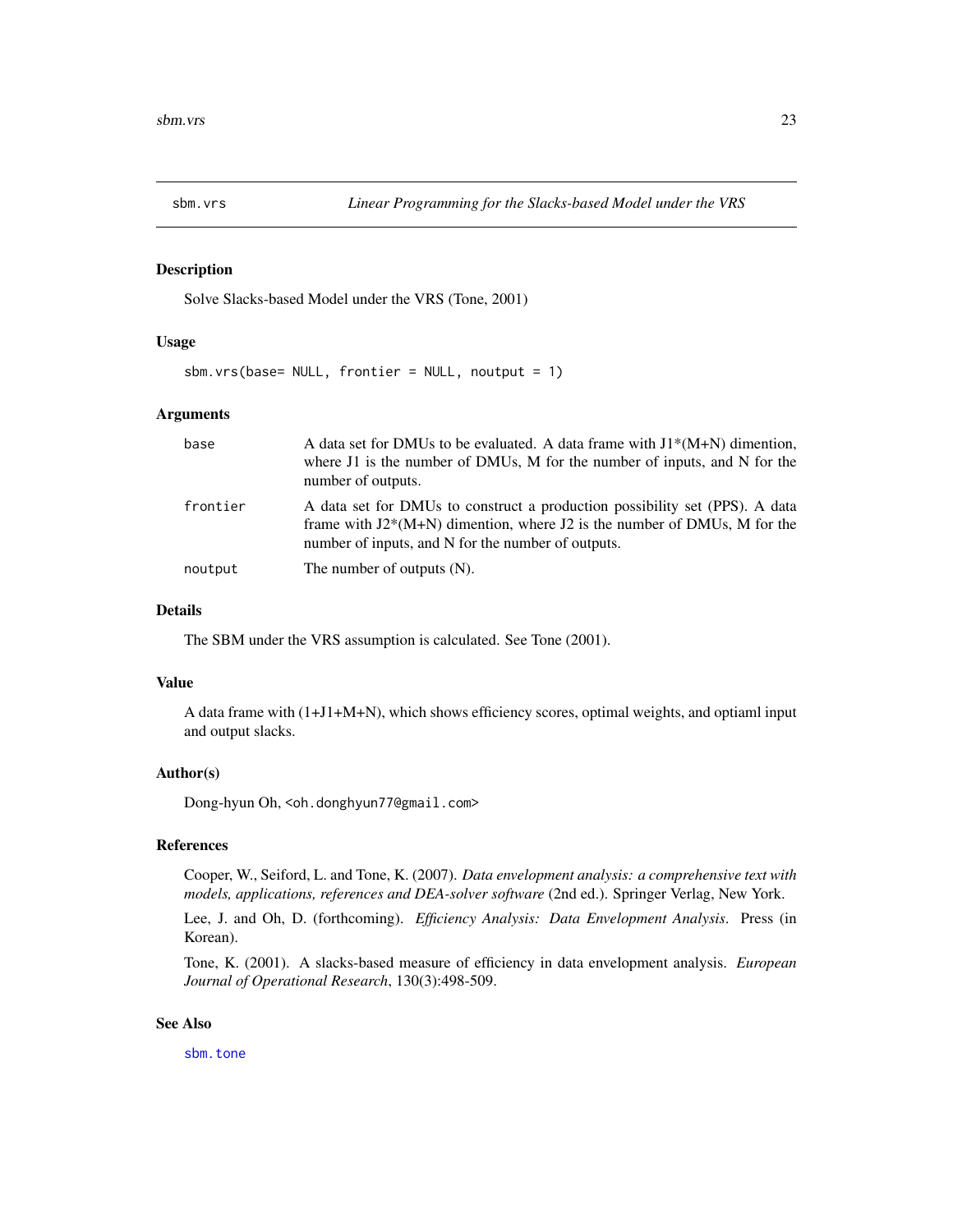# Examples

 $tab7.6. dat$  <- data.frame(y = c(1, 1, 1, 1, 1, 1),  $x1 = c(1, 3, 6, 2, 5, 9)$ ,  $x2 = c(4, 1, 1, 8, 5, 2)$ (re <- sbm.vrs(tab7.6.dat, noutput = 1))